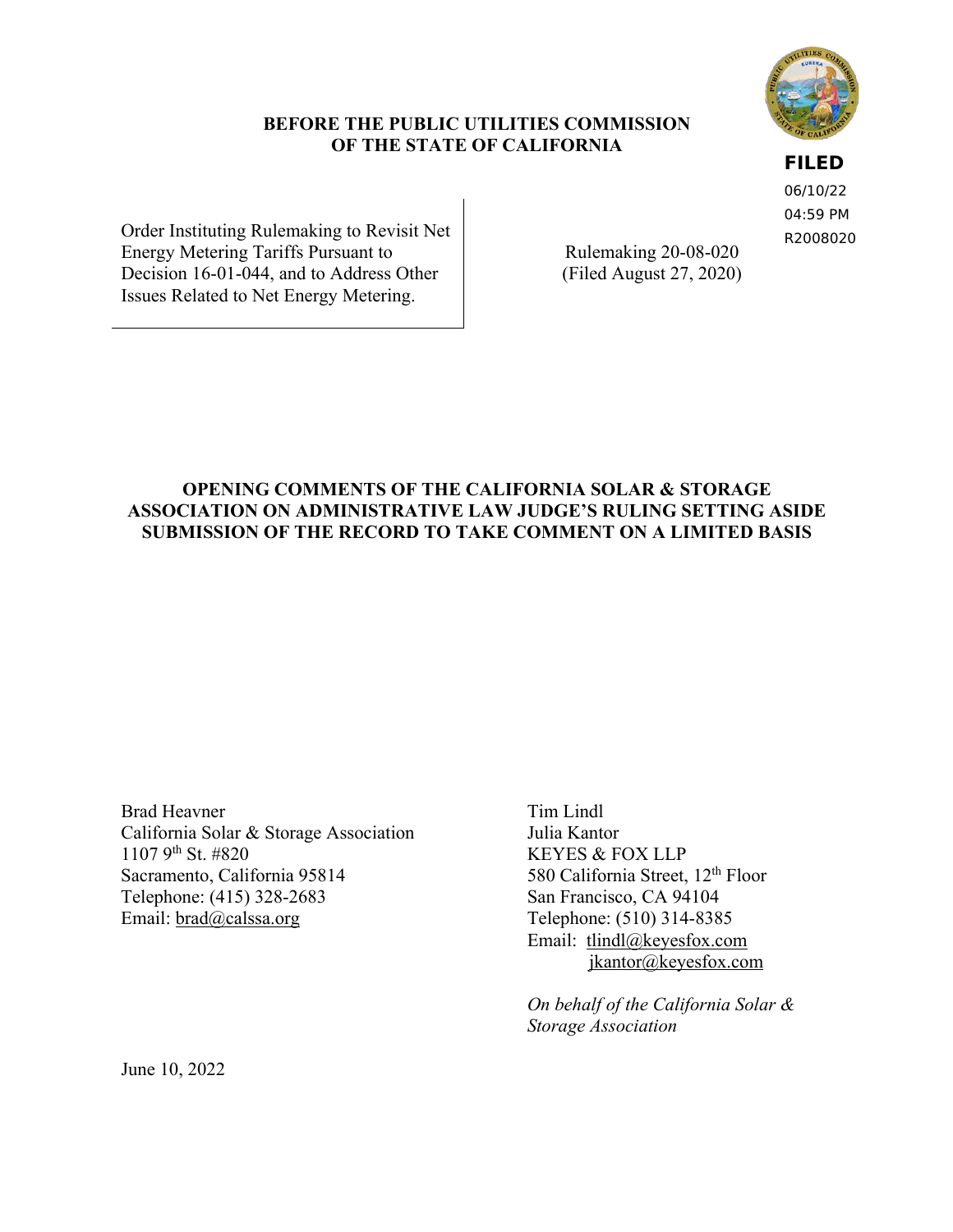# **Table of Contents**

| I.              |                                                                                                                                                                      |
|-----------------|----------------------------------------------------------------------------------------------------------------------------------------------------------------------|
| Α.              | Question 1: CALSSA Supports the ACC Plus Residential Glidepath Approach. 3                                                                                           |
| <b>B.</b>       | Question 2: ACC Plus Can Ensure That Distributed Generation Continues to Grow                                                                                        |
| $\mathcal{C}$ . | Question 3: Customers Will Provide Value to the Electric Grid Under ACC Plus. 4                                                                                      |
| D.              | Question 4: A Multiplier Should Not Be Used Instead of a Fixed ¢/kWh Adder4                                                                                          |
| E.              | Question 5: Adders for Solar and Solar + Storage Should Be Calculated Separately. 5                                                                                  |
| F.              | Question 6: Net Billing with ACC Plus Compensation Will Encourage Good Battery                                                                                       |
| G.              |                                                                                                                                                                      |
| Η.              |                                                                                                                                                                      |
| I.              |                                                                                                                                                                      |
| J.              |                                                                                                                                                                      |
| II.             |                                                                                                                                                                      |
| A.              | Question 10: The Commission Should Not Collect NBCs on BTM Consumption for Any                                                                                       |
|                 | The Ruling's NBC Proposal Would Improperly Extend the Commission's Reach to<br>1.                                                                                    |
|                 | 2.                                                                                                                                                                   |
|                 | 3.<br>The Ruling's NBC Proposal Would Violate State Anti-Discrimination Law17                                                                                        |
| <b>B.</b>       | Question 11: None of the Listed Charges Can Properly Be Applied to BTM                                                                                               |
| $\mathcal{C}$ . | Question 12: The PD Already Dramatically Expands the NBCs to Be Collected from<br>Tariff Customers' Imports, and Future NBCs Will Automatically Apply to Imports. 23 |
| III.            |                                                                                                                                                                      |
| IV.             |                                                                                                                                                                      |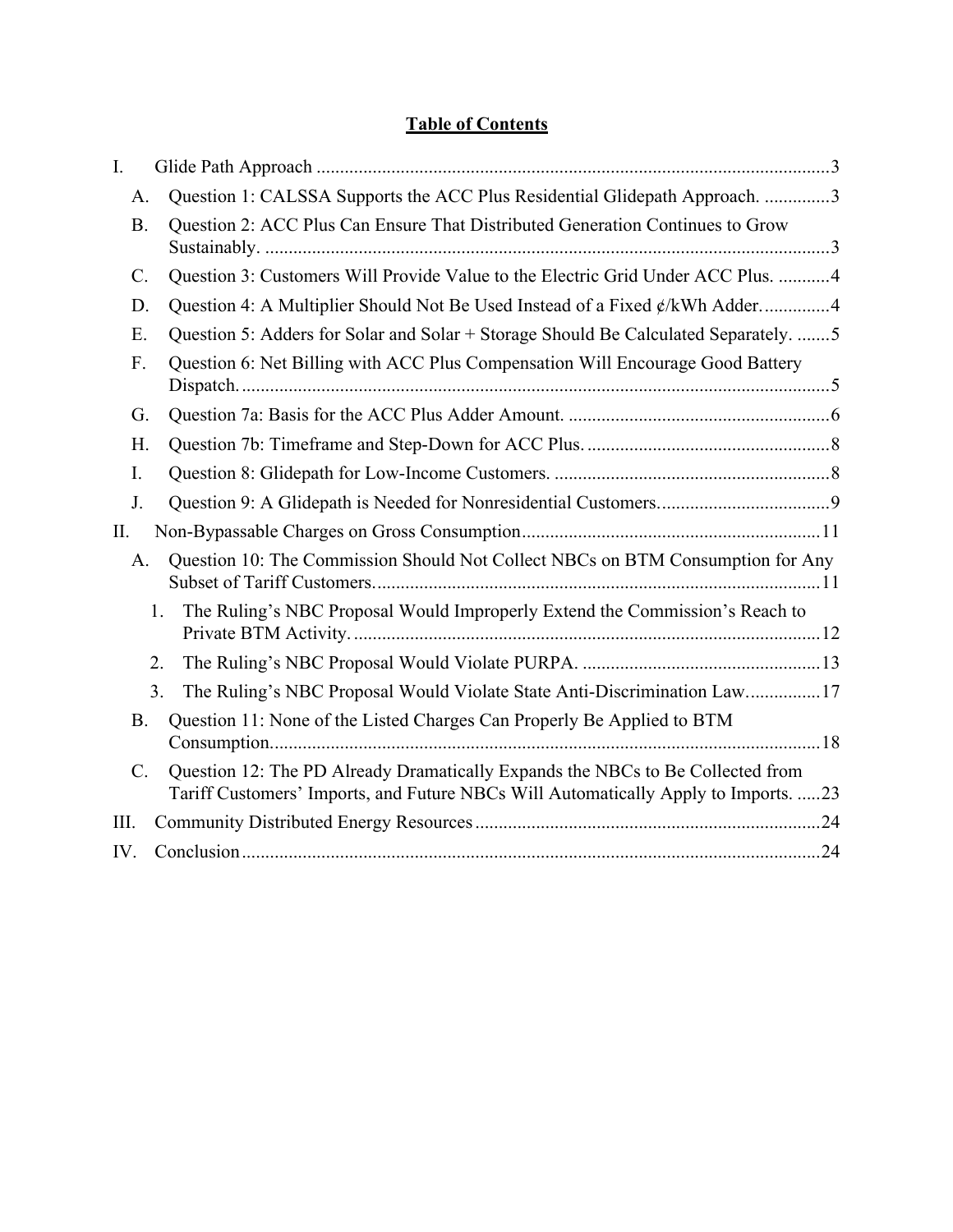## **OPENING COMMENTS OF THE CALIFORNIA SOLAR & STORAGE ASSOCIATION ON ADMINISTRATIVE LAW JUDGE'S RULING SETTING ASIDE SUBMISSION OF THE RECORD TO TAKE COMMENT ON A LIMITED BASIS**

Pursuant to Administrative Law Judge Hymes' May 9, 2022 *Administrative Law Judge's Ruling Setting Aside Submission of the Record to Take Comment on a Limited Basis* ("Ruling") and June 2, 2022 Ruling, the California Solar & Storage Association ("CALSSA") submits these opening comments.<sup>1</sup>

CALSSA supports changing the customer generation tariff from net metering ("NEM") to net billing with vastly reduced export compensation over time. Net billing will cause increased payment of non-bypassable charges ("NBCs") due to its structure. CALSSA also recognizes that the California Public Utilities Commission ("Commission") is likely to approve mandatory electrification rates. These three factors represent major change, and the Commission should not additionally require any fee on behindthe-meter ("BTM") self-generation or an excessively sharp glidepath toward lower export compensation.

On legal grounds, the Commission should reject the proposal to collect NBCs on the gross consumption of net billing tariff ("Tariff") customers or any subset of these customers. The Commission lacks a clear statutory basis for extending its jurisdiction to the private BTM activity of Tariff customers. A Tariff that collects NBCs on customers' BTM consumption would also violate federal and state law for the same reasons as the Proposed Decision's ("PD")<sup>2</sup> Grid Participation Charge ("GPC"). Both mechanisms are designed to impose additional fees solely on Tariff customers with no cost-based rationale. While the Ruling's proposed mechanism would not collect the transmission and distribution costs included in the proposed GPC, $3$  the potentially expansive set of NBCs that are now proposed would be assessed based on the amount that Tariff customers *reduce* their grid consumption by relying on onsite generation, or meet *new* load increases with self-generation—absent any evidence that Tariff customers cause incremental costs and that these charges are designed to recover such costs. This constitutes discriminatory treatment under federal and state law.

<sup>1</sup> R.20-08-020, *Administrative Law Judge's Ruling Setting Aside Submission of the Record to Take Comment on a Limited Basis* (May 9, 2022) ("Ruling"); R.20-08-020, *Administrative Law Judge's Ruling Granting Motion to Limit Number of Pages for Responses to May 9, 2022 Ruling and Extend Deadline to File Reply Comments* (June 2, 2022).

<sup>2</sup> R.20-08-020, *Proposed Decision Revising Net Energy Metering Tariffs and Sub-Tariffs* (December 13, 2021) ("PD").

<sup>3</sup> *See id*., pp. 125-127 (the only detail the PD provides on the costs intended to be recovered by the GPC is its finding that "Public Advocates Office's calculation method [is] reasonable."); Exh. PAO-01 at 3-24 to 3-25 (the Public Advocates Office's ("Cal Advocates") proposed charges include distribution and transmission costs).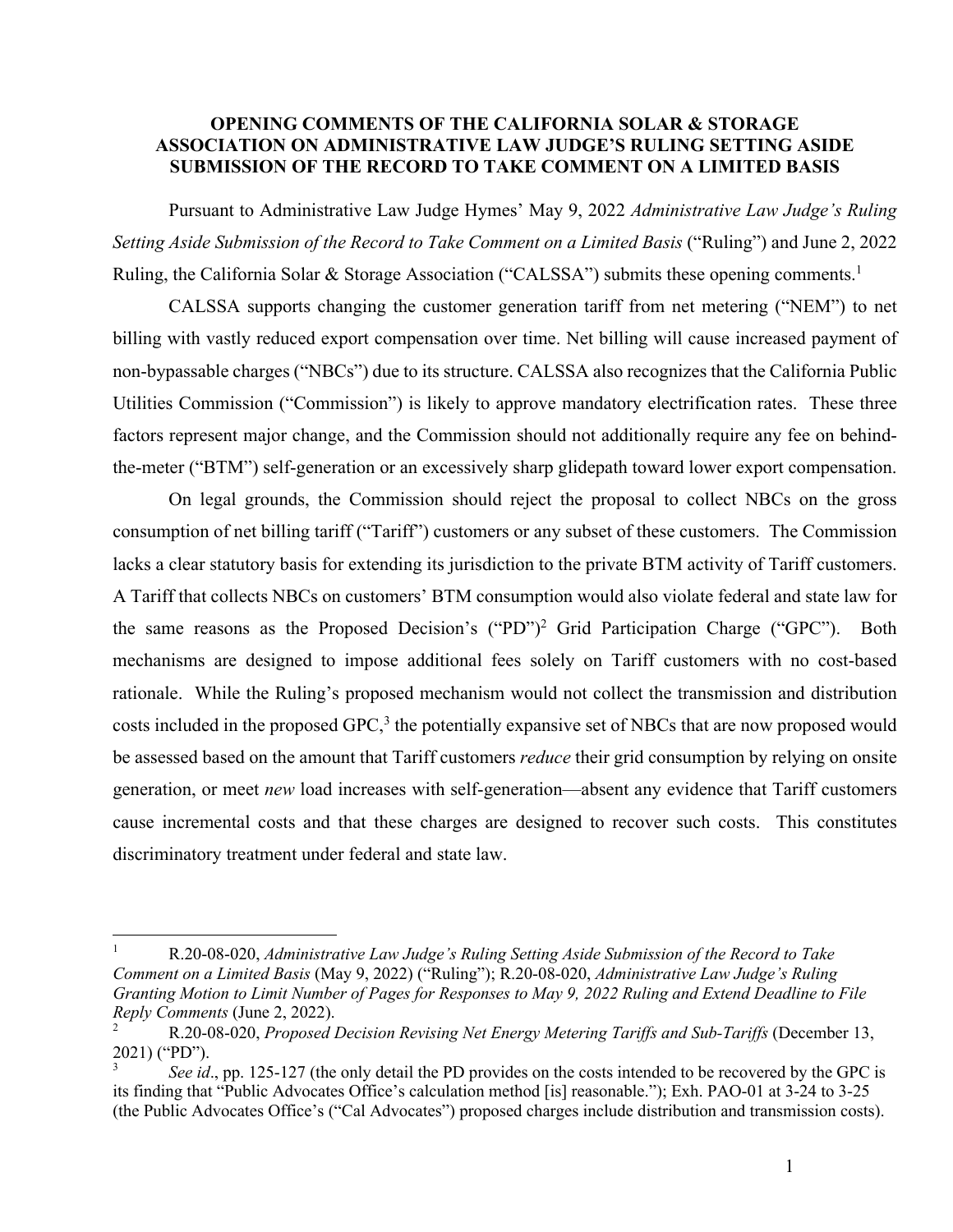If the Commission determines that low usage poses a problem under the current rate design, it must resolve the related cost-of-service questions on behalf of all ratepayers, utilizing a consistent methodology across all relevant customer classes and categories. As it has stated throughout this proceeding, CALSSA would not oppose a fixed charge applicable to all residential customers if it was designed to be consistent with the Commission's rate design principles. This kind of rate design reform which may be furthered by currently pending legislation that would remove the cap on fixed charges for residential customers—is the correct way to approach this question of how to recover utilities' fixed costs equitably, on behalf of all ratepayers.<sup>4</sup>

Further, the Ruling is silent as to whether the Commission is considering expanding NBCs on Tariff customers *in addition to* imposing some kind of GPC as proposed in the PD. Using these mechanisms together would be wholly inappropriate, as such a proposal would result in the doublecollection of the NBCs designed to be recovered by both mechanisms.<sup>5</sup> In light of this obvious doublecollection that would occur through the imposition of both mechanisms, and the fact that the Sierra Club proposal on which the Ruling's proposal is based recommends *elimination* of the GPC in favor of NBCs on total energy use,<sup>6</sup> CALSSA responds to the Ruling's questions assuming that this NBC proposal would be applied *instead of* the GPC.

Ultimately, the Commission must balance the statutory requirements of maintaining sustainable growth of distributed generation and ensuring the costs and benefits of the Tariff are approximately equal.<sup>7</sup> The Commission has acknowledged that, to reach this balance, it must design a Tariff that achieves a reasonable payback period.<sup>8</sup> Practically, any GPC or charge on BTM consumption will simply translate to the Commission needing a higher Avoided Cost Calculator ("ACC") adder or Market Transition Credit ("MTC") in order to achieve the appropriate payback. CALSSA strongly opposes any additional fees on

<sup>4</sup> *See Department of Finance Trailer Bill Language*, State of California, https://esd.dof.ca.gov/trailerbill/public/trailerBill/pdf/741. Pursuant to Rule 13.10, CALSSA respectfully requests that the Commission take official notice of this bill in this proceeding. This bill language would not need to pass in order for the Commission to impose a new fixed charge on all residential customers (the current statutory language caps fixed charges at \$10, and current rates do not impose fixed charges up to this cap).

<sup>5</sup> *See* PD, pp. 125-127 (the only detail the PD provides on the costs intended to be recovered by the GPC is its finding that "Public Advocates Office's calculation method [is] reasonable."); Exh. PAO-01 at 3-24 to 3-25 (Cal Advocates' proposed charges include NBCs like the Competition Transition Charge, Public Purpose Program Charge, Nuclear Decommissioning Charge, and Wildfire Fund Charge). *See also* Ruling, pp. 6-7 (listing the many potential NBCs to be collected based on gross consumption).

<sup>6</sup> R.20-08-020, *Sierra Club Opening Comments on Proposed Decision Revising Net Energy Metering Tariff and Subtariffs*, pp. 10-13 (January 7, 2022) ("Sierra Club Opening Comments on PD"). 7

Cal. Pub. Util. Code §§ 2827.1(b)(1), 2827.1(b)(4).

<sup>8</sup> PD, Finding of Fact 48, Conclusion of Law 14.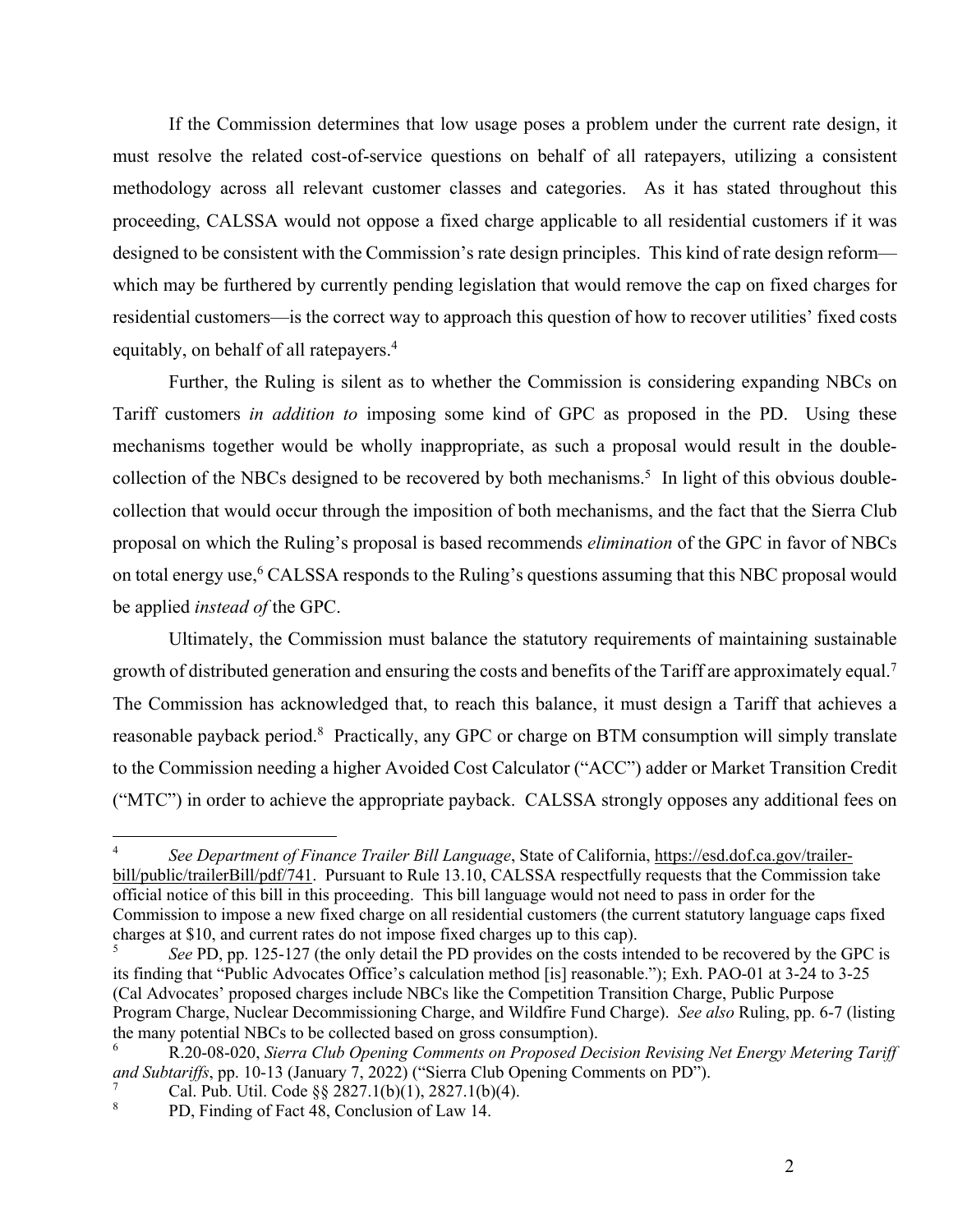Tariff customers, and submits that the appropriate balancing of these statutory mandates can be achieved without them, with a reasonable ACC adder.

## **I. Glide Path Approach**

#### **A. Question 1: CALSSA Supports the ACC Plus Residential Glidepath Approach.**

A glidepath based on an ACC adder is preferable to the MTC approach because it would reflect the structure of net billing and be more understandable to customers and contractors during a period of enormous change. Net metering and net billing are tariff structures that compensate customers with onsite generation for the kWh of electricity exported from the customer site to the grid. Adjustments to that export compensation level can be explained more easily than an additional mechanism on top of export compensation. CALSSA believes that customers will be able to accept that exports have a certain value more readily than trying to understand different interpretations of the regulatorily determined value and a make-up credit that a state agency promises will last a certain amount of time (especially one that may have just broken its promises to NEM-1 and NEM-2 customers).

The primary goal of a glidepath is to maintain the state's capacity to expand clean onsite generation as we transition to a future based on energy storage. To get that future, we need to retain the expertise of the contractors and workers who explain options to customers and who design, finance, and install distributed energy resources. The overnight reduction in export compensation in the *first step* of CALSSA's recommended ACC Plus glidepath, detailed below, will shock the market at best. Changing the net metering tariff quickly but not too quickly is a difficult balance, and we can only hope that this level of change will not be so disruptive that it imperils our capacity to install customer energy systems. It should be acceptable to the Commission not to go farther than the CALSSA proposal, especially in the initial years of a new net billing tariff with major structural changes.

## **B. Question 2: ACC Plus Can Ensure That Distributed Generation Continues to Grow Sustainably.**

When evaluating whether the glidepath will ensure that customer-sited renewable distributed generation continues to grow sustainably, the most important considerations are the length of the transition and the size of the first step. Any of the three structural options done with a more gradual trajectory is preferable to a different option with a sharper trajectory.

CALSSA maintains our position in briefs that a declining percentage of rates is the simplest option and that a straight line from rates to an end point derived from the ACC is a workable alternative. On the question of a \$/kWh adder (ACC Plus) versus a \$/kW credit (MTC), the ACC Plus would be more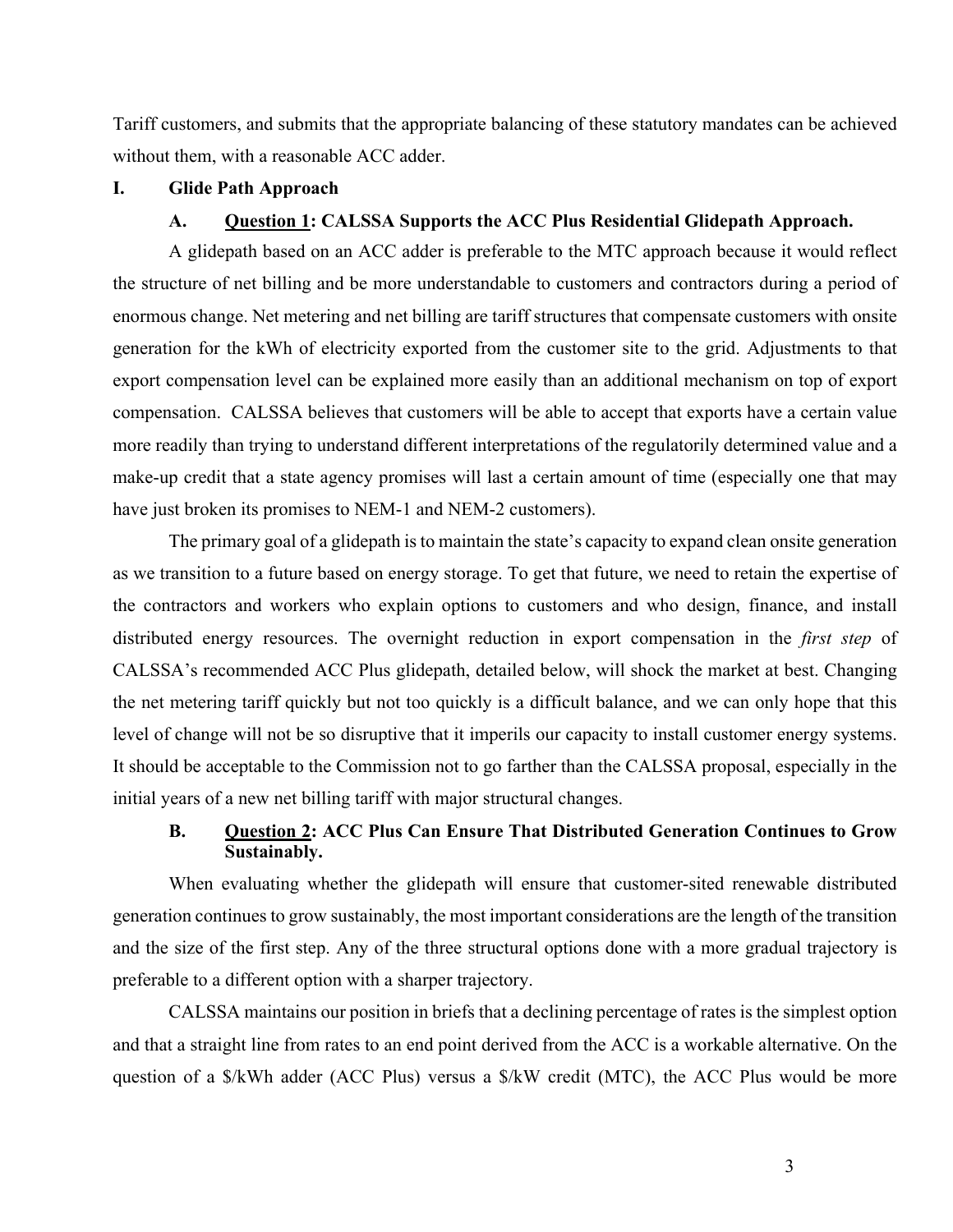effective at achieving a steady market. Net metering is a tariff that sets export compensation rates. Basing the glidepath on export rates will make sense to customers and contractors.

The ACC adder and the corresponding total export compensation rate should be a constant value for 15 years, which the PD set as the term of current NEM tariffs and should therefore be expected to be the most common financing term.<sup>9</sup> CALSSA continues to urge the Commission to use 15-year levelized values from the ACC.<sup>10</sup> If we are going to use the ACC for rate setting, we need to trust the ACC, including its long range projections, and frontloading customer savings is better policy than creating a structure with savings that increase over time. If export compensation is a set dollar amount it will decline in real value due to inflation, but it will still be known and understandable.

#### **C. Question 3: Customers Will Provide Value to the Electric Grid Under ACC Plus.**

In any scenario, there will be higher export compensation in the peak hours and lower compensation in off-peak hours, and this will encourage systems to be designed and operated in ways that provide value to the grid. The Commission should not falsely presume that the values in the ACC are perfectly accurate. They are based on projections of future market conditions and stress on the grid. Averaging projected costs across time of use ("TOU") periods is standard practice in ratemaking. Moving to hourly export values immediately on implementation of NEM-3 would be confusing for customers and contractors, and would not provide the level of precision that some parties seem to imagine.

Value to the grid is also dependent on a large volume of adoption. That is the point of a glidepath. Maintaining current adoption rates will ensure that more clean energy is installed, and all of the NEM reforms under consideration will push customers toward grid-friendly behavior. A tariff that sends highly precise price signals that few people respond to would be less effective than a tariff that encourages basic evening-to-daytime load shifting that many customers adopt.

## **D. Question 4: A Multiplier Should Not Be Used Instead of a Fixed ¢/kWh Adder.**

An adder that is an additional cents per kWh value would be much simpler than a percentage increase in the export compensation rate. A percentage adder would be more difficult to predict and could create unintended impacts because some hours are assigned a very high value and some are near zero or are negative.

<sup>9</sup>  $P$ D, Ordering Paragraph 12.

Exh. CSA-02 at 37:1-41:15.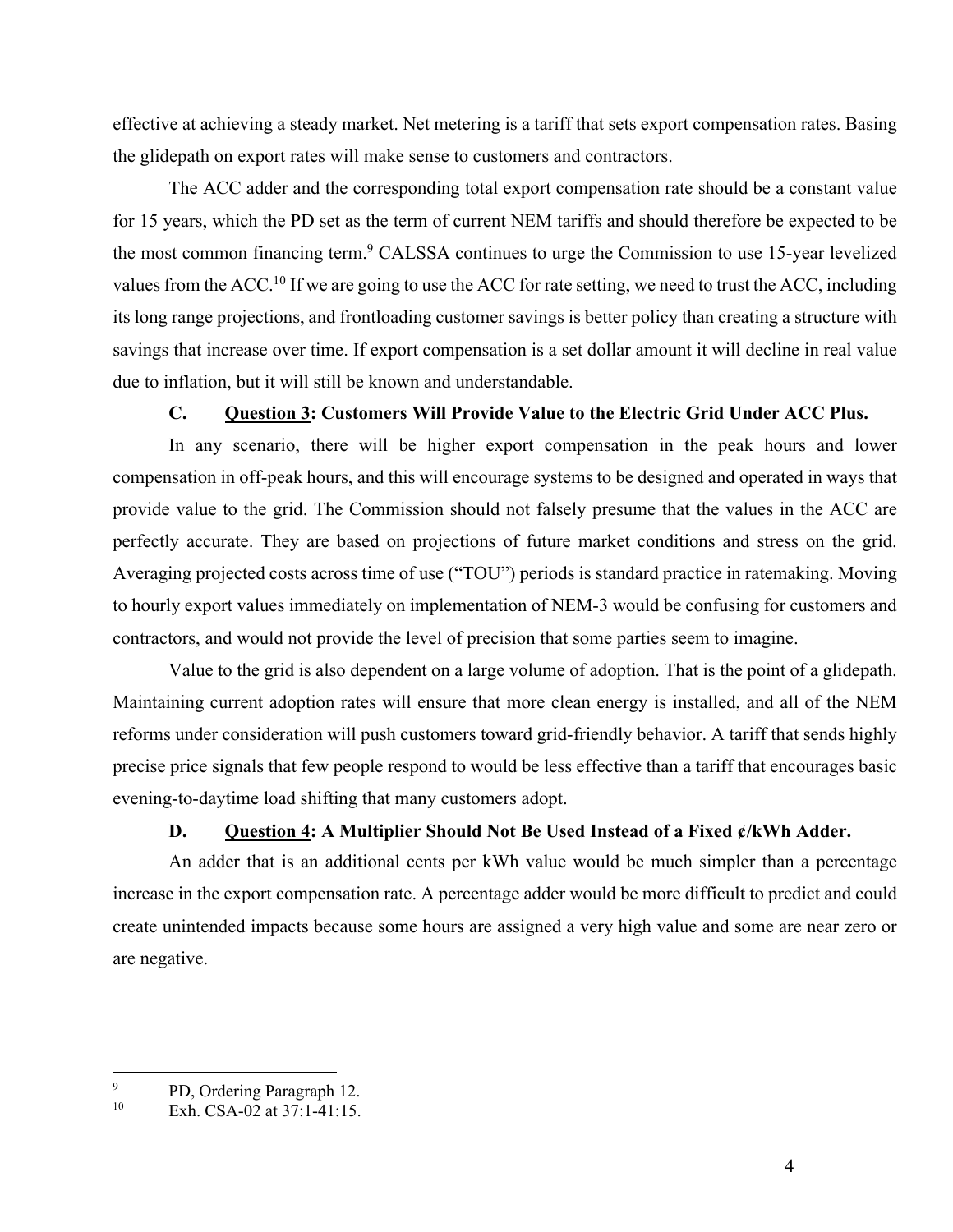## **E.** Ouestion 5: Adders for Solar and Solar + Storage Should Be Calculated Separately.

The Tariff should include separate values for solar and solar  $+$  storage systems. As shown in response to Questions 7-9 below, there are significant differences for the two technology types in the adder that is needed to achieve the target savings threshold.

Interconnection applications already include very specific details of the equipment that is installed. It is important for technical reasons that the utilities know what equipment is installed. It would not present a challenge to use that information to assign a system the appropriate adder under the Tariff if there are separate glidepath values for solar and solar  $+$  storage.

## **F.** Question 6: Net Billing with ACC Plus Compensation Will Encourage Good Battery **Dispatch.**

There will be a strong signal for grid-friendly battery dispatch with or without the adder. With an equal cents adder for each time period, the  $\frac{1}{2}$  KWh differentials between periods are unchanged.

Figure 1 shows the differences in ACC and ACC Plus values grouped by TOU period, using the Step 1 adders recommended in response to Questions 7a and 9. The peak to off-peak differentials are \$0.22/kWh for PG&E, \$0.28/kWh for SCE, and \$0.18/kWh for SDG&E. This is a sufficient differential to encourage grid-friendly dispatch.



Figure 1. 2023 ACC and ACC Plus Values Grouped by TOU Period

The amount of change from NEM-2 export rates to CALSSA's proposed Step 1 of the glidepath will fundamentally change the economics of solar and encourage customers seeking energy solutions to become solar  $+$  storage customers in the first place, and then to select a storage discharge pattern that limits mid-day exports. Table 1 shows the reduction in export compensation in the TOU periods with the greatest amount of annual solar production. This level of change is extremely dramatic and will shift the market. A smaller adder is not needed to impact customer decision making.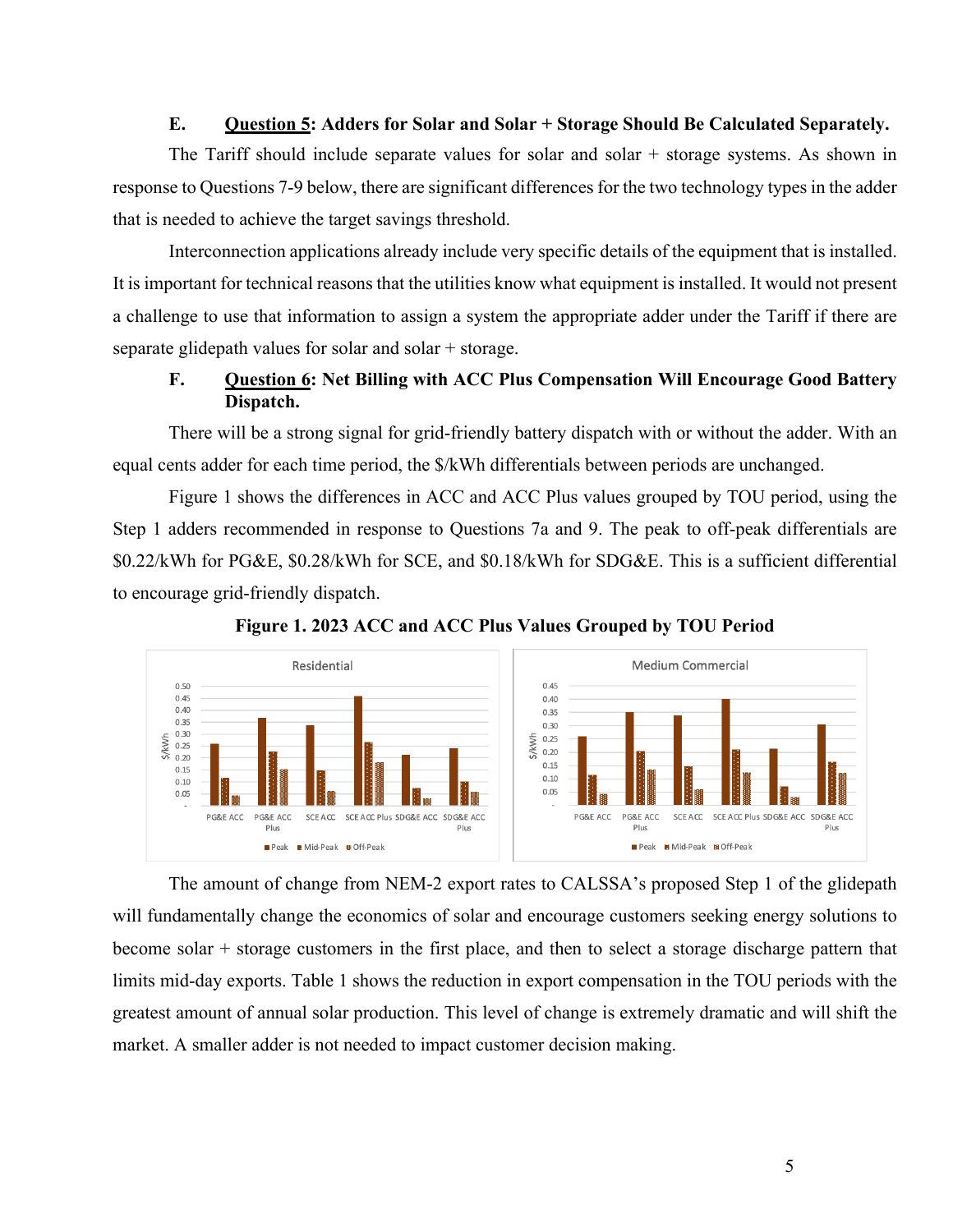|            |                       | NEM-2<br>Export | Glidepath<br>Step 1 | ACC  | Pct of Annual<br>Solar<br>Generation |
|------------|-----------------------|-----------------|---------------------|------|--------------------------------------|
| PG&E       | Summer Off-Peak       | 0.32            | 0.15                | 0.04 | 29%                                  |
|            | Winter Off-Peak       | 0.27            | 0.14                | 0.03 | 51%                                  |
| <b>SCE</b> | Summer Off-Peak       | 0.22            | 0.18                | 0.06 | 33%                                  |
|            | Winter Super-Off-Peak | 0.21            | 0.16                | 0.04 | 55%                                  |
| SDG&E      | Summer Mid-Peak       | 0.33            | 0.10                | 0.07 | 33%                                  |
|            | Winter Mid-Peak       | 0.36            | 0.08                | 0.05 | 31%                                  |

**Table 1. Reduced Residential Export Compensation During High Solar Production Hours (\$/kWh)** 

## **G. Question 7a: Basis for the ACC Plus Adder Amount.**

The first step of an ACC Plus adder for residential customers should be based on achieving 10% savings for a customer with a 15-year loan at  $5\%$  interest.<sup>11</sup>

The PD would reduce the eligibility term for current NEM tariffs to 15 years.<sup>12</sup> If that is the length of time that customers have a defined structure of net metering, we cannot expect lenders to offer financing for a longer period of time. Ten percent bill savings is a minimum threshold to motivate customer adoption.<sup>13</sup>

Financing brings solar and storage to low-income and moderate-income customers. The Commission should be careful to preserve financing options. It has been a positive development in recent years that lenders have been issuing unsecured loans for solar and storage installation and that solar loans have become a leading approach to installing solar for lower income households.<sup>14</sup>

Table 2 shows the adders that would be necessary to achieve the target level of savings for residential non-CARE customers, using the E3 "Net Billing Tariff PD Model." Achieving 10% savings equates to a simple payback period near 9 years.<sup>15</sup>

<sup>&</sup>lt;sup>11</sup> This can be calculated within the E3 model by comparing the Bill Savings in the Results tab with a simple calculation of annual bill payment: value=PMT(5%,15,system cost).

<sup>&</sup>lt;sup>12</sup> PD, Ordering Paragraph 12.<br>  $0 \text{ Tr } 1003.24.28 \text{ (CS A)}$ 

<sup>&</sup>lt;sup>13</sup> 9 Tr. 1093:24-28 (CSA – Plaisted).

<sup>&</sup>lt;sup>14</sup> Exh. CSA-01 at 34:19-35:3.<br><sup>15</sup> CALSSA mointains that a set

<sup>15</sup> CALSSA maintains that a seven-year payback is the appropriate target to maintain full market activity, but models nine years in these comments as a backstop. *See* R.20-08-020, *Opening Brief of the California Solar & Storage Association*, pp. 18, 20, 22, 27, and 67 (August 31, 2021) ("CALSSA Opening Brief"). CALSSA's recommended edits to Findings of Fact and Conclusions of Law in the PD included "Seven to nine years." R.20- 08-020, *Opening Comments of CALSSA on Proposed Decision Revising NEM Tariff and Subtariffs*, Appendix A, Finding of Fact 48 and Conclusion of Law 14 (January 7, 2022) ("CALSSA Opening Comments on PD").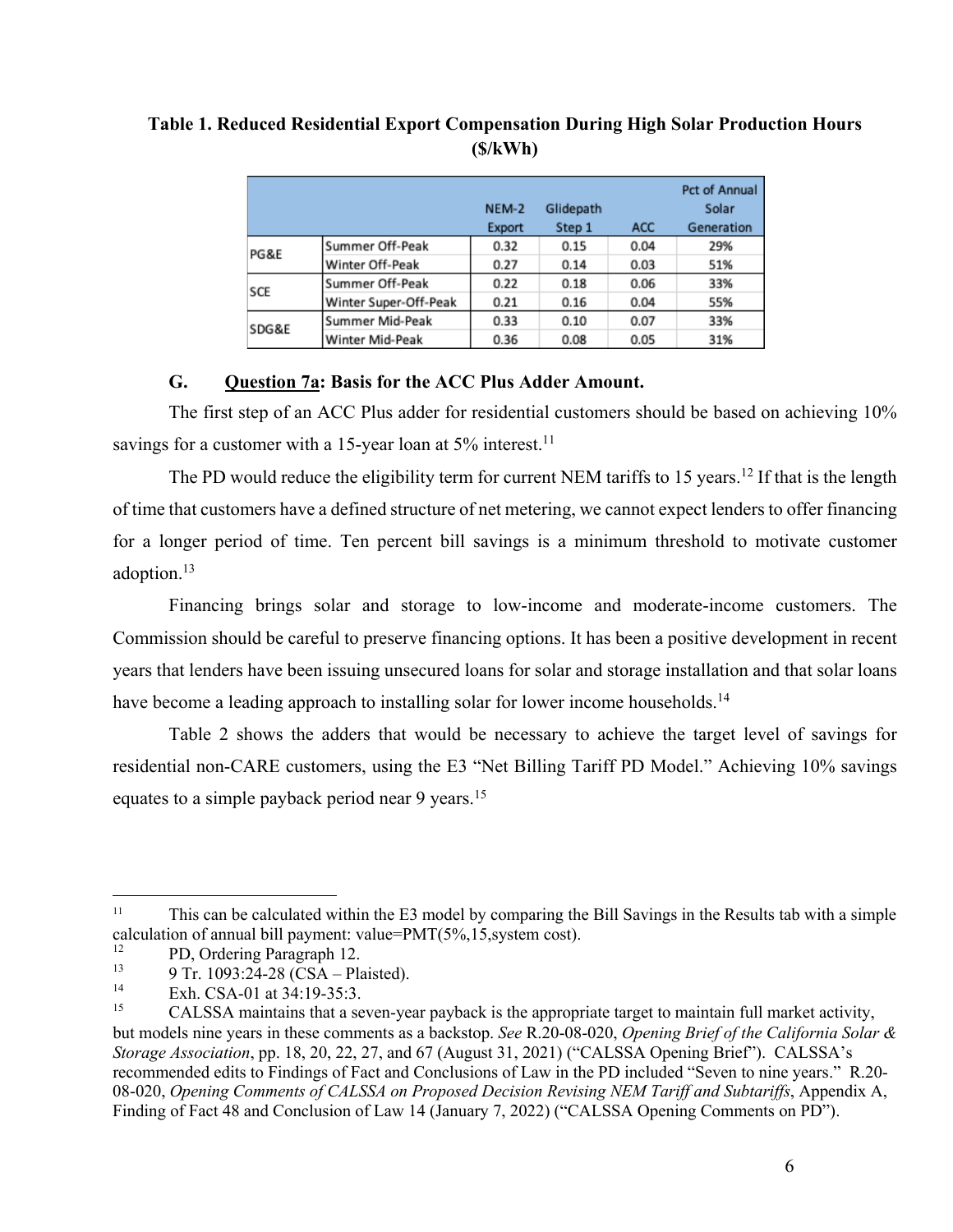SCE solar + storage cannot reach 10% bill savings through an adder alone because with an adder of \$0.132/kWh for a non-CARE solar + storage customer in 2023 the customer bill equals the minimum bill plus the fixed charge in rates. A higher adder does not produce additional savings. Savings of 7% are the maximum achievable using an ACC adder alone. It is therefore necessary to have an MTC in addition to the adder.<sup>16</sup>

The adders in the first step of the glidepath for residential non-CARE customers should be the values in Table 2. These values are calculated for solar + storage systems with the E3 model issued with the PD, "Net Billing Tariff PD Model."<sup>17</sup> All default 2023 values were used except a solar cost of \$3.52/W, elimination of a solar-specific fee, and TOU-averaged export compensation rates.<sup>18</sup>

|                        | PG&E  |         | <b>SCE</b> |         | SDG&E |         |
|------------------------|-------|---------|------------|---------|-------|---------|
|                        | Solar | $S + S$ | Solar      | $S + S$ | Solar | $S + S$ |
| ACC Adder (\$/kWh)     | 0.103 | 0.118   | 0.117      | 0.125   |       | 0.029   |
| Upfront MTC (\$/kW)    |       |         |            | 200     |       |         |
| Payback Period (Years) | 8.8   | 9.2     | 8.9        | 9.2     | 7.9   | 8.8     |
| Year One Savings       | 10.0% | 10%     | 10%        | 7%      | 13%   | 10%     |

**Table 2. Residential Non-CARE Adders** 

The glidepath calculation should be based on a cost of solar that is truly available to customers. Even the \$3.52/W value from CALSSA testimony is lower than the expected available cost in 2023. That value was based on the 2019 cost of \$3.80/W as documented by Lawrence Berkeley National Laboratory ("LBNL"), with an assumption of a 5% cost reduction in each of the following two years and a 3% annual reduction thereafter.<sup>19</sup> In reality, those cost reductions since 2019 have not materialized. The values in these comments are based on the \$3.52/W value because that was contained in CALSSA testimony, but the Commission should understand that a tariff based on that value will err on the side of reduced solar adoption.

More recent LBNL analysis shows that the 2020 cost of residential solar in California was \$3.87/W.<sup>20</sup> California Distributed Generation Statistics shows that the cost trendline since 2020 has been

<sup>&</sup>lt;sup>16</sup> A \$200/kW upfront MTC is equivalent to a \$1.92/kW monthly MTC, using a 5.5% nominal discount rate and 2.2% inflation.

<sup>17</sup> One correction was made to the model. The published version of the model calculates October as a summer month for PG&E's existing electrification rate. This was changed to winter in cells O:102 to BJ:102 of the Import Rates tab.

<sup>&</sup>lt;sup>18</sup> TOU-based export rates are available in the E3 model on the Export Rate Averages tab and can be activated by entering "TOU Periods" in cell D:124 of the Dashboard tab.

 $\frac{19}{20}$  Exh. CSA-01 at 66:1-12.

<sup>20</sup> *Tracking the Sun*, "Summary Data Tables: State Comparison," Lawrence Berkeley National Laboratory (September 2021), https://emp.lbl.gov/tracking-the-sun.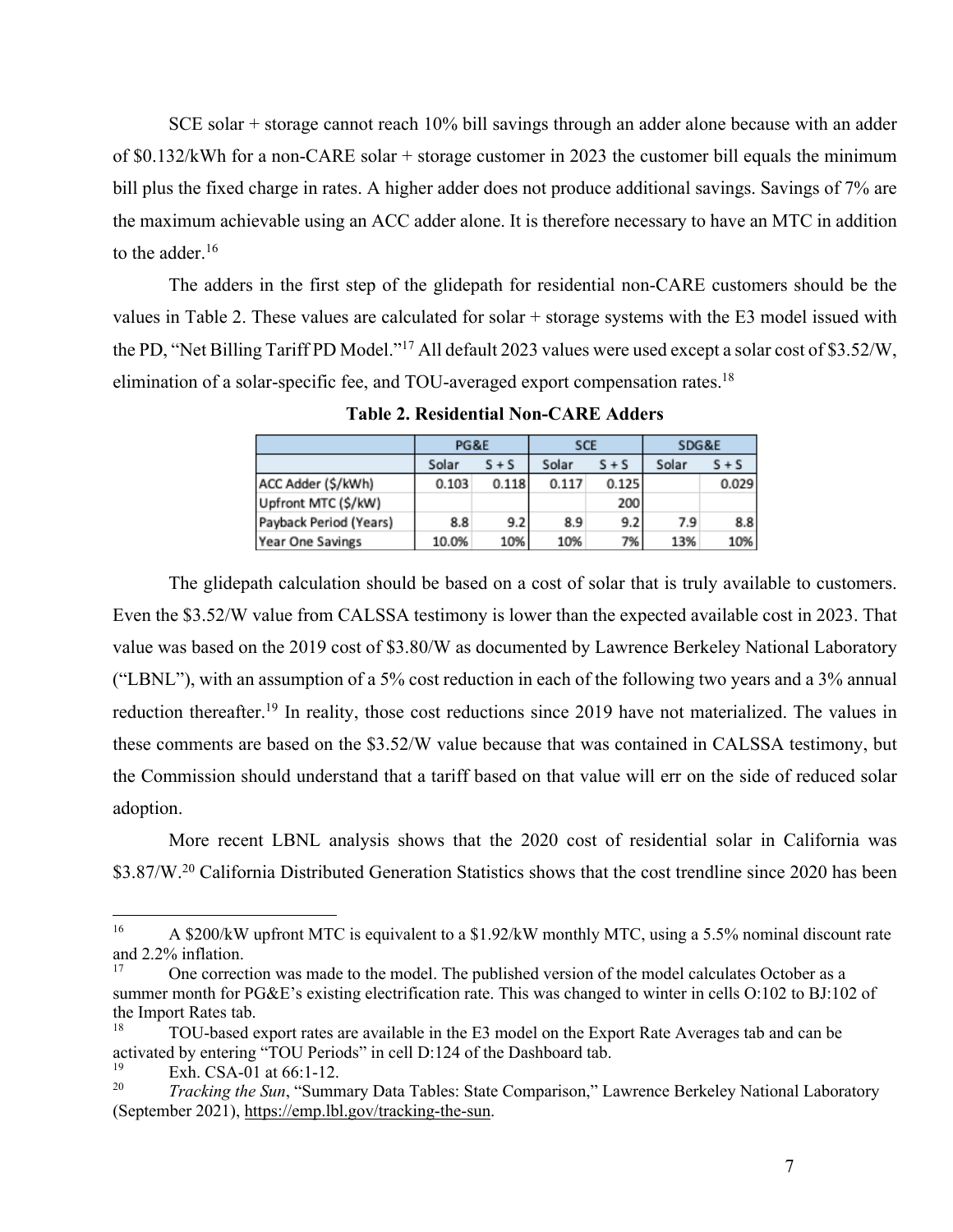flat.<sup>21</sup> Cost numbers in the LBNL analysis are lower than those in California DG Stats, but the trendlines track each other. Also, upward pressure on the cost of solar equipment has been widely reported throughout this year. We can therefore conclude that the right number to use for an accurate analysis for 2023 would be at least \$3.87/W.

## **H. Question 7b: Timeframe and Step-Down for ACC Plus.**

CALSSA maintains its position that the glidepath should have four steps.<sup>22</sup> The glidepath should move to the next step separately for residential and non-residential customers, with the threshold for each non-CARE residential step equivalent to twice the annual residential installation rate of the past five years, as shown in Table 3.<sup>23</sup>

|        |                  | PG&E  |         |       | <b>SCE</b> | SDG&E   |        |         |
|--------|------------------|-------|---------|-------|------------|---------|--------|---------|
|        | Thresholds       | Solar | $S + S$ | Solar | S+S Adder  | S+S MTC | Solar  | $S + S$ |
| Step 1 | l0 GW - 1.7 GW   | 0.103 | 0.118   | 0.117 | 0.125      | 200     | $\sim$ | 0.029   |
| Step 2 | 1.7 GW - 3.4 GW  | 0.077 | 0.089   | 0.088 | 0.094      | 150     | $\,$   | 0.022   |
| Step 3 | 13.4 GW - 5.1 GW | 0.052 | 0.059   | 0.059 | 0.063      | 100     | $\sim$ | 0.015   |
| Step 4 | 15.1 GW - 6.8 GW | 0.026 | 0.030   | 0.029 | 0.031      | 50      | $\,$   | 0.007   |

**Table 3. Residential Non-CARE Glidepath (\$/kWh)** 

This glidepath is designed to last eight years.<sup>24</sup> The stepdown timing should be converted to a date certain as described in CALSSA testimony.<sup>25</sup>

#### **I. Question 8: Glidepath for Low-Income Customers.**

For CARE customers, an ACC Plus adder is not sufficient to achieve 10% savings, except for SDG&E customers without storage. For all other CARE customer types, savings are negative or less than 10% when the maximum impact of the adder is reached.<sup>26</sup> It is therefore necessary to use an MTC in addition to the ACC adder for CARE customers, as shown in Table 4. CALSSA recommends an upfront MTC rather than a monthly MTC, with the first step of the adder and upfront MTC at the levels shown in

<sup>21</sup> *Statistics and Charts*, California Distributed Generation Statistics, https://www.californiadgstats.ca.gov/charts/.

Exh. CSA-01, Table 5 at 40; Exh. CSA-02, Figure 11 at 48. What is described in testimony as "Step 5" is actually the end point after the glidepath.

Exh. CSA-01 at 39:12-15. CALSSA has also expressed support for all customer classes moving to the next step at the same time based on installation thresholds for the combined market. However, separate stepdowns would be more effective because the development cycle is far longer for non-residential projects and adjustment to tariff changes for one market segment does not equate to adjustment for another market segment. One segment may stall while the other does not.<br> $^{24}$ 

 $\frac{24}{25}$  *Id.* at 38-39.

 $\frac{25}{26}$  *Id.* at 40:7-41:5.

<sup>26</sup> As explained in response to Question 7a, the value of an adder is limited by the minimum bill and fixed charges in electrification rates.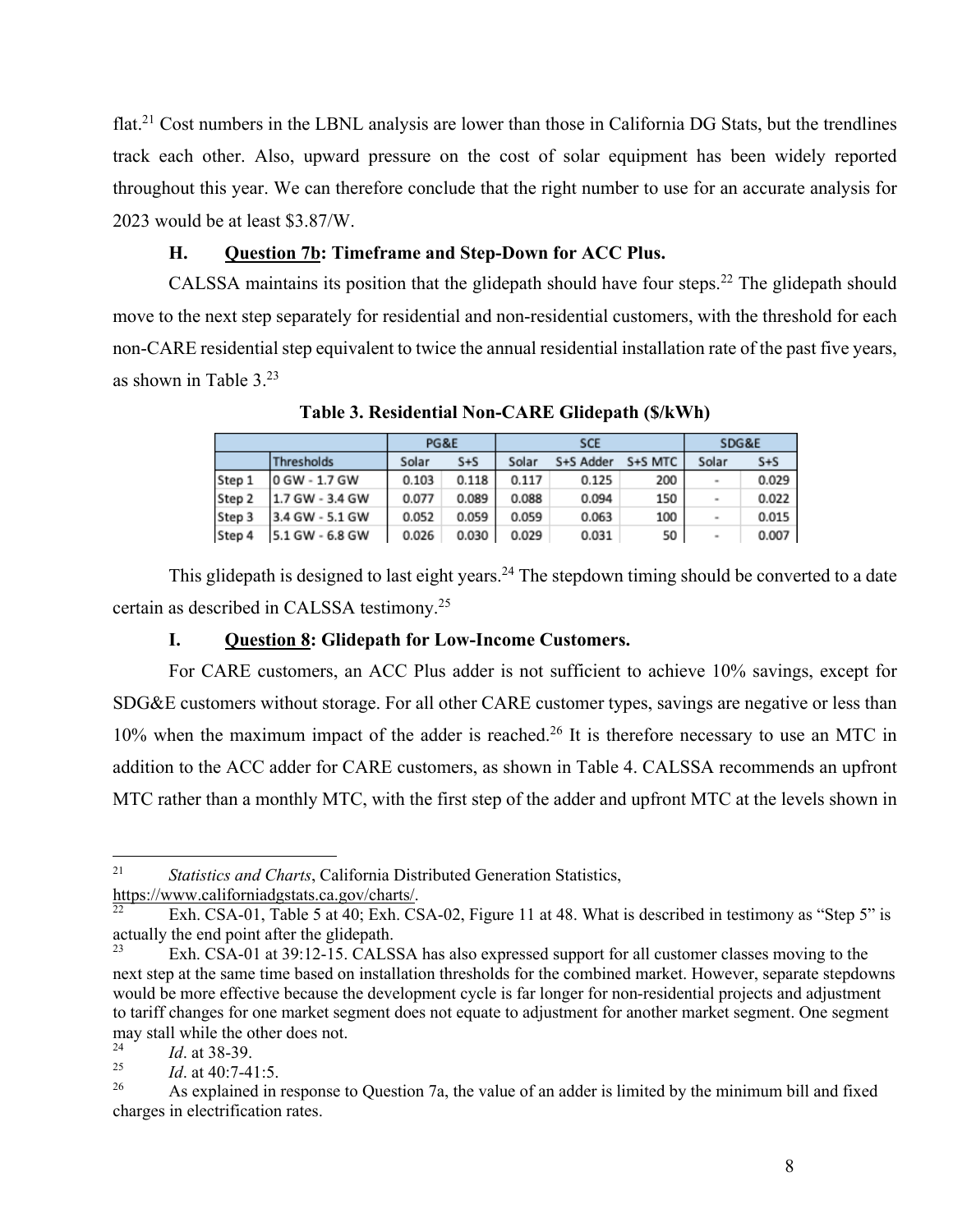Table 4.<sup>27</sup> These values are calculated with the E3 "Net Billing Tariff PD Model" with no solar-specific fee, no assessment of NBCs on BTM self-generation, and a solar cost of \$3.52/W. Similar values should be calculated for FERA customers. The stepdown amounts can be set as shown in Table 5, but the timing cannot be determined at this time. ACC adders for CARE and FERA customers should only step down upon review within a Commission proceeding.

CALSSA recognizes that installation costs on average are higher for CARE customers due to building conditions and lengthier customer interactions. We are aware of and support recommendations submitted by GRID Alternatives, Vote Solar, and Sierra Club for a glidepath with similar structure and different values because those recommendations are based on CARE-specific solar installation costs.

|                        | PG&E  |         | <b>SCE</b> |         | SDG&E |         |  |
|------------------------|-------|---------|------------|---------|-------|---------|--|
|                        | Solar | $S + S$ |            | $S + S$ | Solar | $S + S$ |  |
| ACC Adder (\$/kWh)     | 0.026 | 0.065   | 0.015      | 0.052   | 0.057 | 0.057   |  |
| Upfront MTC (\$/kW)    | 1300  | 1300    | 1500       | 1500    | 0     | 800     |  |
| Payback Period (Years) | 9.3   | 9.6     | 9.3        | 9.6     | 9.0   | 9.3     |  |
| Year One Savings       | 10%   | 10%     | 10%        | 10%     | 10%   | 10%     |  |

**Table 4. Residential CARE Adders and Credits** 

|       |        |             | Solar    |            | Solar + Storage |            |
|-------|--------|-------------|----------|------------|-----------------|------------|
|       |        |             |          | Upfront    |                 | Upfront    |
|       |        |             | Adder    | <b>MTC</b> | Adder           | <b>MTC</b> |
|       |        | Thresholds  | (\$/kWh) | (S/KW)     | (S/KWh)         | (S/KW)     |
|       | Step 1 |             | 0.026    | 1,300      | 0.065           | 1,300      |
| PG&E  | Step 2 | Upon Review | 0.020    | 975        | 0.049           | 975        |
|       | Step 3 |             | 0.013    | 650        | 0.033           | 650        |
|       | Step 4 |             | 0.007    | 325        | 0.016           | 325        |
|       | Step 1 |             | 0.015    | 1,500      | 0.052           | 1,500      |
| SCE   | Step 2 | Upon Review | 0.011    | 1,125      | 0.039           | 1,125      |
|       | Step 3 |             | 0.008    | 750        | 0.026           | 750        |
|       | Step 4 |             | 0.004    | 375        | 0.013           | 375        |
| SDG&E | Step 1 | Upon Review | 0.057    | $\sim$     | 0.057           | 800        |
|       | Step 2 |             | 0.043    | $\sim$     | 0.043           | 600        |
|       | Step 3 |             | 0.029    | ۰          | 0.029           | 400        |
|       | Step 4 |             | 0.014    | ٠          | 0.014           | 200        |

#### **Table 5. Residential CARE Glidepath**

## **J. Question 9: A Glidepath is Needed for Nonresidential Customers.**

The numbers for small commercial customers are similar to those for residential customers, which is expected due to similar solar system sizing and similar rate design. The values in Table 6 are calculated

<sup>&</sup>lt;sup>27</sup> The equivalent monthly MTC values that correspond with upfront MTCs of  $$800/kW, $1300/kW, and$ \$1500/kW are \$7.69/kW/mo, \$12.50/kW/mo, and \$14.43/kW/mo, respectively.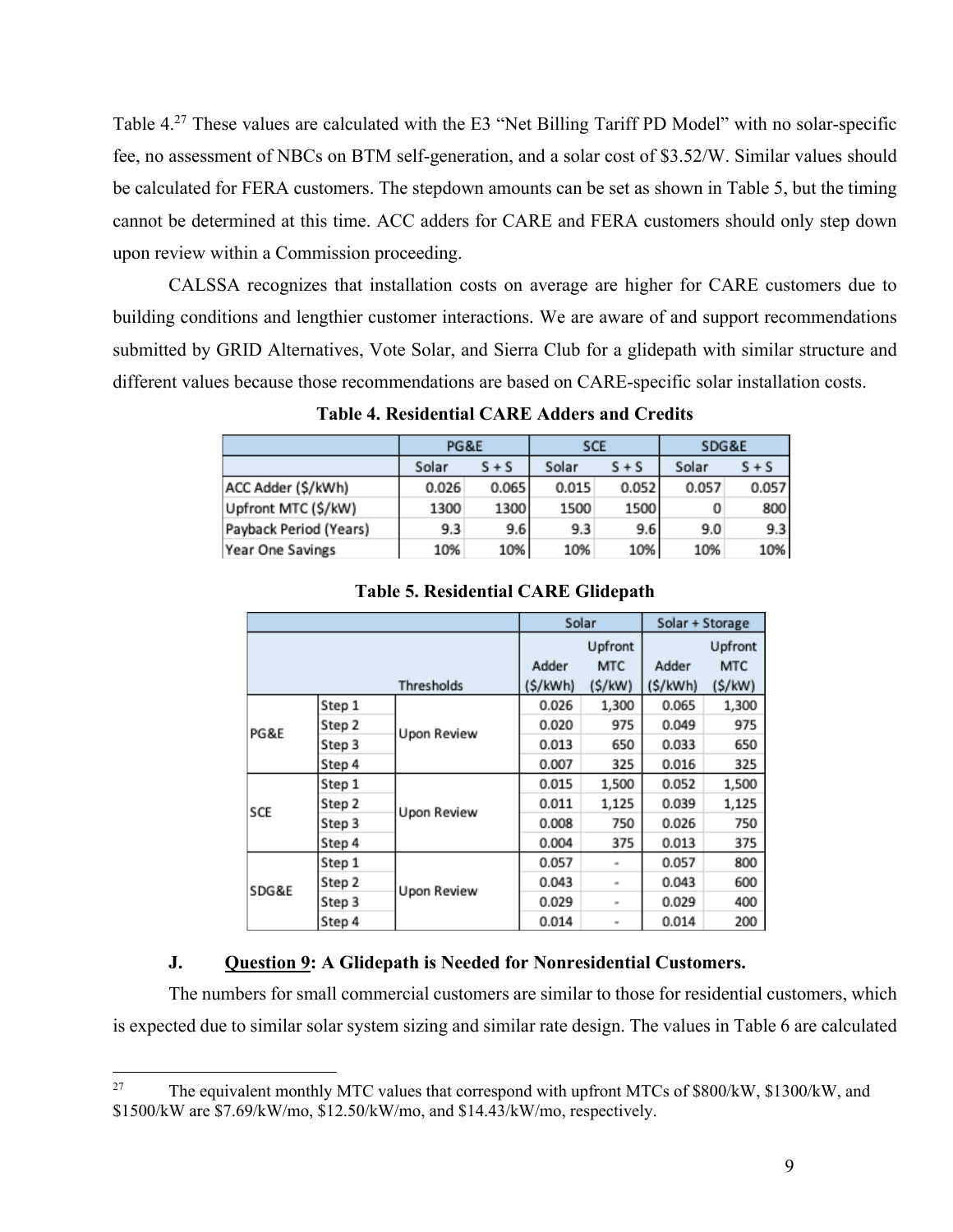with the E3 "Net Billing Tariff PD Model" with no solar-specific fee, no assessment of NBCs on BTM self-generation, and the assumption that is embedded in the model that the cost of a 10 kW small commercial solar system is 95.1% of the cost of residential solar.<sup>28</sup>

As with residential SCE customers, small commercial SCE customers installing solar + storage cannot achieve 10% savings with the ACC adder alone. An MTC is also needed, and CALSSA recommends an upfront MTC of \$500 per kW.<sup>29</sup>

The small commercial glidepath should step down when the nonresidential market as a whole reaches the equivalent of twice the annual average installation rate over the past five years, as shown in Table 7.

|                         |       | PG&E    |       | <b>SCE</b> | SDG&E |         |
|-------------------------|-------|---------|-------|------------|-------|---------|
|                         | Solar | $S + S$ |       | $S + S$    | Solar | $S + S$ |
| ACC Adder (\$/kWh)      | 0.055 | 0.134   | 0.092 | 0.086      | 0.025 | 0.157   |
| Upfront MTC (\$/kW)     |       |         |       | 500        |       |         |
| Payback Period (Years)  | 8.9   | 9.3     | 9.1   | 9.4        | 8.7   | 9.1     |
| <b>Year One Savings</b> | 10%   | 10%     | 10%   | 10%        | 10%   | 10%     |

**Table 6. Small Commercial Adders** 

|  |  |  |  | <b>Table 7. Small Commercial Glidepath</b> |  |
|--|--|--|--|--------------------------------------------|--|
|--|--|--|--|--------------------------------------------|--|

|        |                  | PG&E  |         | SCE   |                   |     | SDG&E |         |
|--------|------------------|-------|---------|-------|-------------------|-----|-------|---------|
|        | Thresholds       | Solar | $S + S$ | Solar | S+S Adder S+S MTC |     | Solar | $S + S$ |
| Step 1 | 10 GW - 0.8 GW   | 0.055 | 0.134   | 0.092 | 0.086             | 500 | 0.025 | 0.157   |
| Step 2 | 10.8 GW - 1.6 GW | 0.041 | 0.101   | 0.069 | 0.065             | 375 | 0.019 | 0.118   |
| Step 3 | 1.6 GW - 2.4 GW  | 0.028 | 0.067   | 0.046 | 0.043             | 250 | 0.013 | 0.079   |
| Step 4 | 2.4 GW - 3.2 GW  | 0.014 | 0.034   | 0.023 | 0.022             | 125 | 0.006 | 0.039   |

For medium and large commercial customers, the E3 model is not sufficient to measure the level of glidepath needed because the model does not include demand charges, which are critical components of these customers' rate schedules. Because commercial solar customers cover their cost of service,<sup>30</sup> have lower mid-day rates,<sup>31</sup> and have lower solar adoption levels,<sup>32</sup> the Commission should create a glidepath for medium and large commercial customers that is based on a straight line transition that starts near a level based on current customer savings and ends at values derived from the ACC. The Commission can create ACC Plus adders that begin at a level that is derived from current volumetric rates but are hard numbers that decline to zero. The first step should be set to achieve year one savings for a typical customer

<sup>&</sup>lt;sup>28</sup> One correction was made to the E3 model for small commercial customers. The summer off peak rate on SCE Schedule B1 in April 2021 was 0.18066 instead of 0.15066.

<sup>&</sup>lt;sup>29</sup> This is equivalent to a monthly MTC of \$4.81 per kW.<br>  $C A I S S A$  Opening Priof n 104

 $^{30}$  CALSSA Opening Brief, p. 104.

 $\frac{31}{32}$  Exh. CSA-01, Figure 2 at 17.

Exh. PCF-15 (Lookback Study), Figure 3-2 at 25.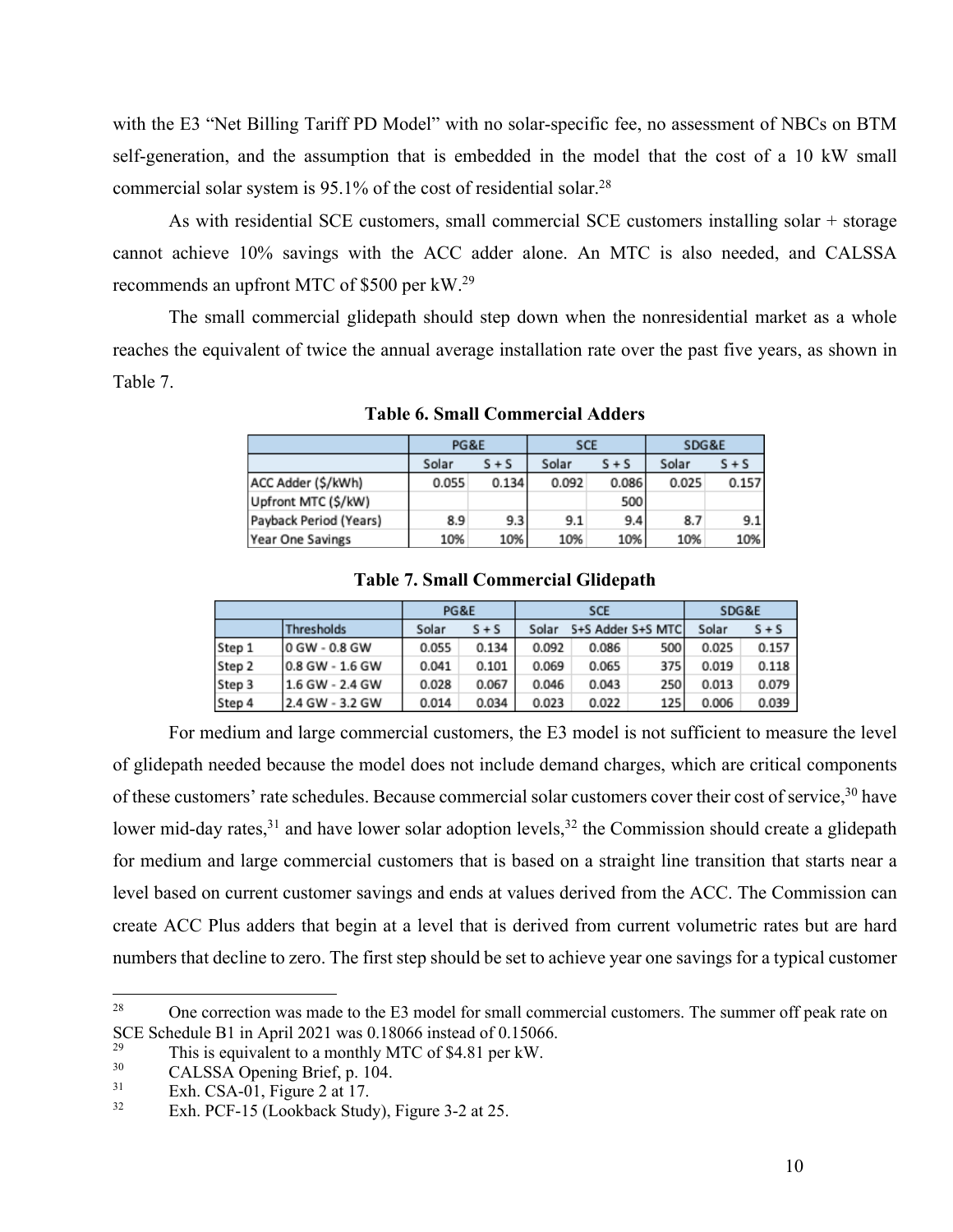that are ten percent below the year one savings under NEM-2, and the final step should be consistent with how it is calculated for other customer classes. CALSSA recommends that the Commission adopt this methodology, with values to be determined via advice letter.

For illustrative purposes, Table 8 shows the level of ACC Plus adders that are needed to match current savings for a typical medium commercial customer.<sup>33</sup> Table 9 shows the stepdown glidepath. As stated in response to Question 2, CALSSA recommends that the adders be available to customers for the 15-year term of the tariff at the level of the step at the time of interconnection.

|                             | PG&E    |         | <b>SCE</b> |         | SDG&E   |         |
|-----------------------------|---------|---------|------------|---------|---------|---------|
|                             | Solar + |         |            | Solar + |         | Solar + |
|                             | Solar   | Storage | Solar      | Storage | Solar   | Storage |
| Pre-Solar Bill (\$/yr)      | 132,493 | 132,493 | 111,144    | 111,144 | 156,353 | 156,353 |
| NEM-2 Bill                  | 57,855  | 45,515  | 48,236     | 38,402  | 78,966  | 60,017  |
| NEM-2 Savings               | 74,638  | 86,978  | 62,908     | 72,742  | 77,387  | 96,336  |
| ACC Bill                    | 71,175  | 56,643  | 58,960     | 45,927  | 91,714  | 71,061  |
| <b>ACC Savings</b>          | 61,318  | 75,850  | 52,184     | 65,217  | 64,639  | 85,292  |
| <b>Reduced Savings</b>      | 13,320  | 11,128  | 10,724     | 7,525   | 12,748  | 11,044  |
| <b>ACC Adder to Produce</b> |         |         |            |         |         |         |
| Equivalent Savings (\$/kWh) | 0.091   | 0.091   | 0.065      | 0.060   | 0.090   | 0.091   |

**Table 8. Medium and Large Commercial Customer Savings and Adders** 

**Table 9. Medium and Large Commercial Glidepath** 

|        | Thresholds      | PG&E  | <b>SCE</b> | SDG&E |
|--------|-----------------|-------|------------|-------|
| Step 1 | 0 GW - 0.8 GW   | 0.082 | 0.056      | 0.082 |
| Step 2 | 0.8 GW - 1.6 GW | 0.061 | 0.042      | 0.061 |
| Step 3 | 1.6 GW - 2.4 GW | 0.041 | 0.028      | 0.041 |
| Step 4 | 2.4 GW - 3.2 GW | 0.020 | 0.014      | 0.020 |

## **II. Non-Bypassable Charges on Gross Consumption**

## **A. Question 10: The Commission Should Not Collect NBCs on BTM Consumption for Any Subset of Tariff Customers.**

The Ruling's NBC proposal must be rejected for all customers because it exceeds the Commission's jurisdiction and would violate federal and state anti-discrimination law. Like the GPC, this proposal would single out and penalize NEM customers for reducing their consumption, thus failing to

<sup>&</sup>lt;sup>33</sup> This typical customer has a 250 kW solar system that offsets approximately 80% of consumption. The solar + storage customer has a 125 kW/375 kWh battery. Before installing solar the customer is on Schedule B-19 for PG&E, TOU-GS2-D for SCE, and AL-TOU for SDG&E. After installing solar or solar + storage, the customer is on B-19-R for PG&E, TOU-GS2-E for SCE, and DG-R for SDG&E.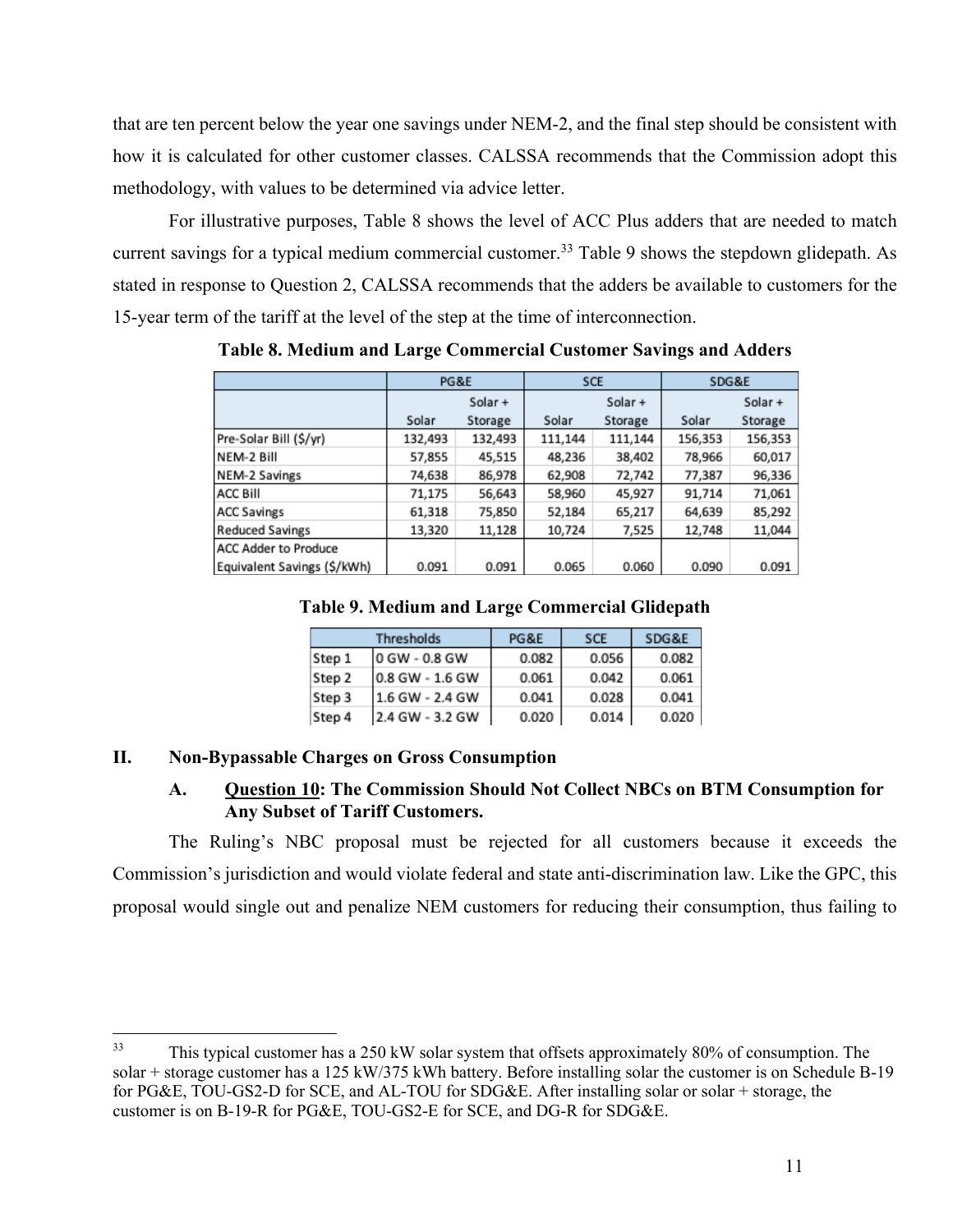remedy this fatal flaw in a PD that "despite its talk of modernization, is a throwback in time" that undermines California's flagbearer status on energy innovation.<sup>34</sup>

## **1. The Ruling's NBC Proposal Would Improperly Extend the Commission's Reach to Private BTM Activity.**

The Ruling's NBC proposal presents a threshold legal question that is not raised by the PD's proposed GPC: does the Commission possess the authority to regulate private activities occurring in Californians' homes, beyond the jurisdictional water's edge at the utility's meter? There is no statutory basis for the Commission to assert this authority, and the Commission should decline to consider the proposal on this basis alone.

The Commission has jurisdiction to "supervise and regulate every public utility in the State" and do all things "necessary and convenient in the exercise of such power and jurisdiction."<sup>35</sup> These powers are liberally construed, and as long as the Commission's actions are cognate and germane to the regulation of public utilities, and not expressly barred by statute, they are upheld.<sup>36</sup>In statute, "public utility" is defined to include "electrical corporations[,]" but it does not cover "independent solar energy producers"—entities that are explicitly excluded from the "electrical corporation" definition.<sup>37</sup> Therefore, while the Commission clearly has broad authority to regulate public utilities, it does not have the authority to directly regulate independent solar energy producers.

Even so, the Commission's authority to supervise and regulate public utilities provides it with jurisdictional reach over many aspects of the provision of electrical service that impact retail customers, including independent solar energy producers. For example, when a retail customer is engaged in an activity that touches the regulated provision of electrical service—*i.e.*, the consumption of electricity from the electrical corporation's grid, interconnection to the electrical corporation's grid, or export of energy to be measured and netted at an electrical corporation's meter as part of a NEM program—the

The Commission also has limited, non-ratemaking jurisdiction over other load serving entities in California such as community choice aggregators ("CCAs") and electric service providers ("ESPs"). Independent solar energy producers are neither CCAs nor ESPs. *See* Cal. Pub. Util. Code §§ 218.3(c), 331.1.

<sup>34</sup> R.20-08-020, *Comments of Ahmad Faruqui on the PD Revising NEM Tariff and Subtariffs*, p. 5 (January 7, 2022).

<sup>35</sup> Cal. Pub. Util. Code § 701. *See also* Cal. Const., art. XII, §§ 1, 6.

<sup>36</sup> *See S. Cal. Edison Co. v. Peevey*, 31 Cal. 4th 781, 792 (2003).

<sup>37</sup> Cal. Pub. Util. Code §§ 216, 218(e). Section 2868(b) of the Public Utilities Code defines "[i]ndependent solar energy producer" as "a corporation or person employing one or more solar energy systems for the generation of electricity for any one or more of the following purposes: (1) its own use or the use of its tenants. (2) The use of, or sale to, not more than two other entities or persons per generation system solely for use on the real property on which the electricity is generated, or on real property immediately adjacent thereto."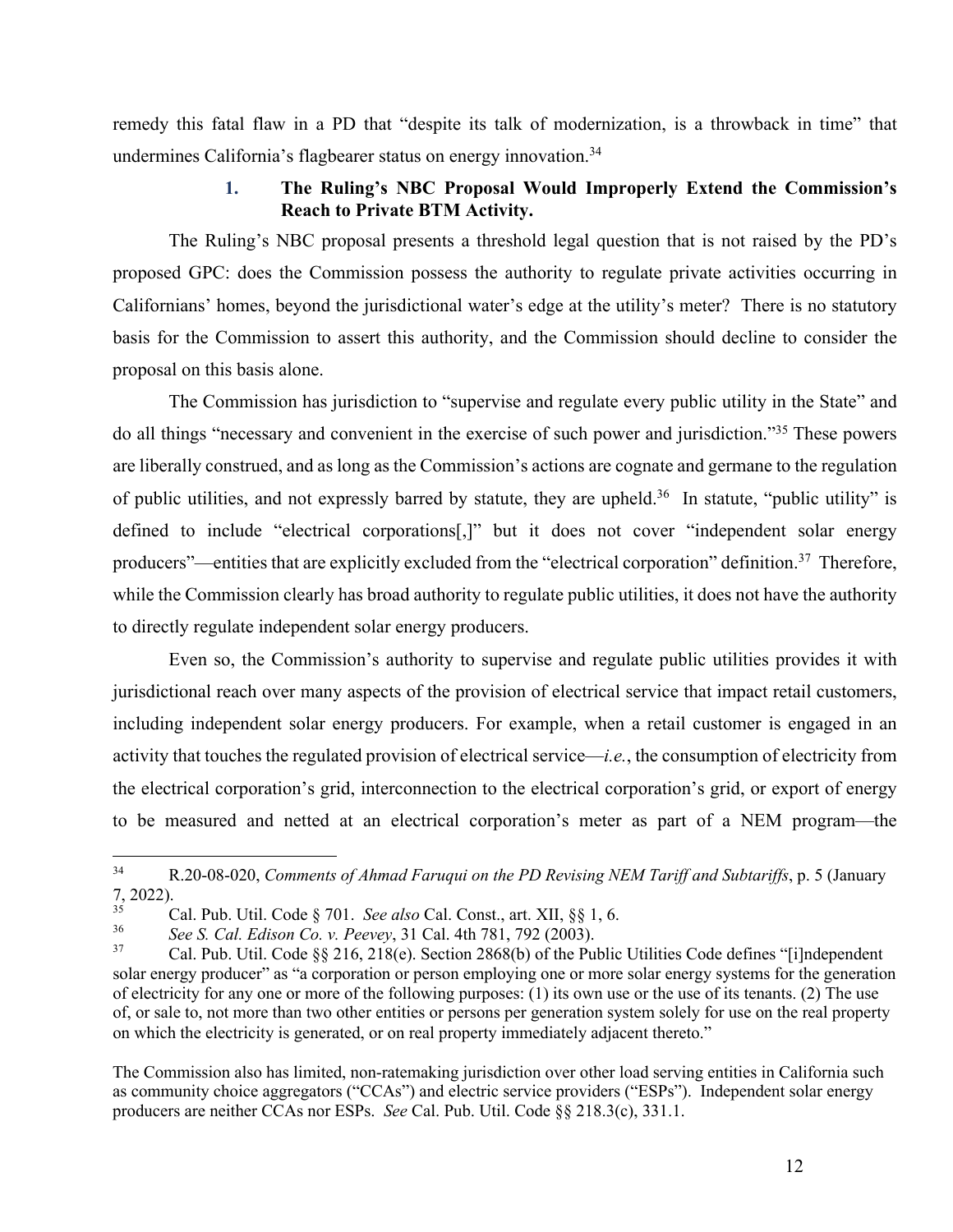Commission's jurisdiction over the rates and practices of electrical corporations confers it with the authority to regulate these transactions.

There is no similar basis, however, for the Commission to extend its jurisdictional reach to the private, BTM activities of independent solar energy producers. An independent solar energy producer's BTM consumption of onsite generation does not involve any interaction with public utility service or the regulated portion of the grid. The customer is not drawing any energy or services from the grid, and its activities are entirely on private property and behind the utility's meter. This is therefore not an activity over which the Commission has jurisdiction as part of its broad authority to regulate public utilities.

While the Legislature has broad authority to confer additional jurisdiction on the Commission via statute,<sup>38</sup> there is no other statutory basis for the Commission to assert this authority to assess charges on the BTM activities of independent solar energy producers in Section 2827, Section 2827.1, or any other section of the Public Utilities Code. Given this limited reach of the Commission's jurisdiction over the private activities of independent solar energy producers, the Commission does not have the authority to apply the charges of jurisdictional retail electric service to Tariff customers' BTM consumption.

## **2. The Ruling's NBC Proposal Would Violate PURPA.**

Assessing NBCs on BTM consumption would violate the Public Utility Regulatory Policies Act of 1978 ("PURPA") for the same reason the GPC violates PURPA. PURPA's regulations require rates for sales to customers with Qualifying Facilities ("QFs")<sup>39</sup> to be non-discriminatory.<sup>40</sup> A proponent of any additional fee on QF customers must establish a cost causation basis for imposing differential rate treatment and demonstrate that the rate: (1) is based on accurate data, (2) is established using consistent system wide costing principles, and (3) applies to the utility's other customers with similar load or other cost-related characteristics.<sup>41</sup>

The Ruling's NBC proposal would result in differential rate treatment for Tariff customers because non-Tariff customers would be charged NBCs based on the amount of energy they consume from the grid, while Tariff customers would be charged NBCs based on the amount of energy they consume from the grid *plus* the amount by which they reduce their grid consumption through self-generation. Non-Tariff

 $^{38}$  Cal. Const., art. XII, § 5.<br> $^{39}$  See CALSSA Opening P.

<sup>39</sup> *See* CALSSA Opening Brief, p. 16 (NEM-eligible BTM solar facilities of 1 MW or less constitute QFs under PURPA. QF status automatically applies to onsite solar generators up to 1 MW, including those on net metering tariffs. 18 C.F.R. §§ 292.203(d), 292.204(b); FERC Order No. 732, 130 FERC ¶ 61,214, 2010 FERC LEXIS 507 (2010)).

<sup>40</sup> 18 C.F.R. § 292.305(a). *See also* 16 U.S.C. § 824a-3(c).

CALSSA Opening Comments on PD, n. 18.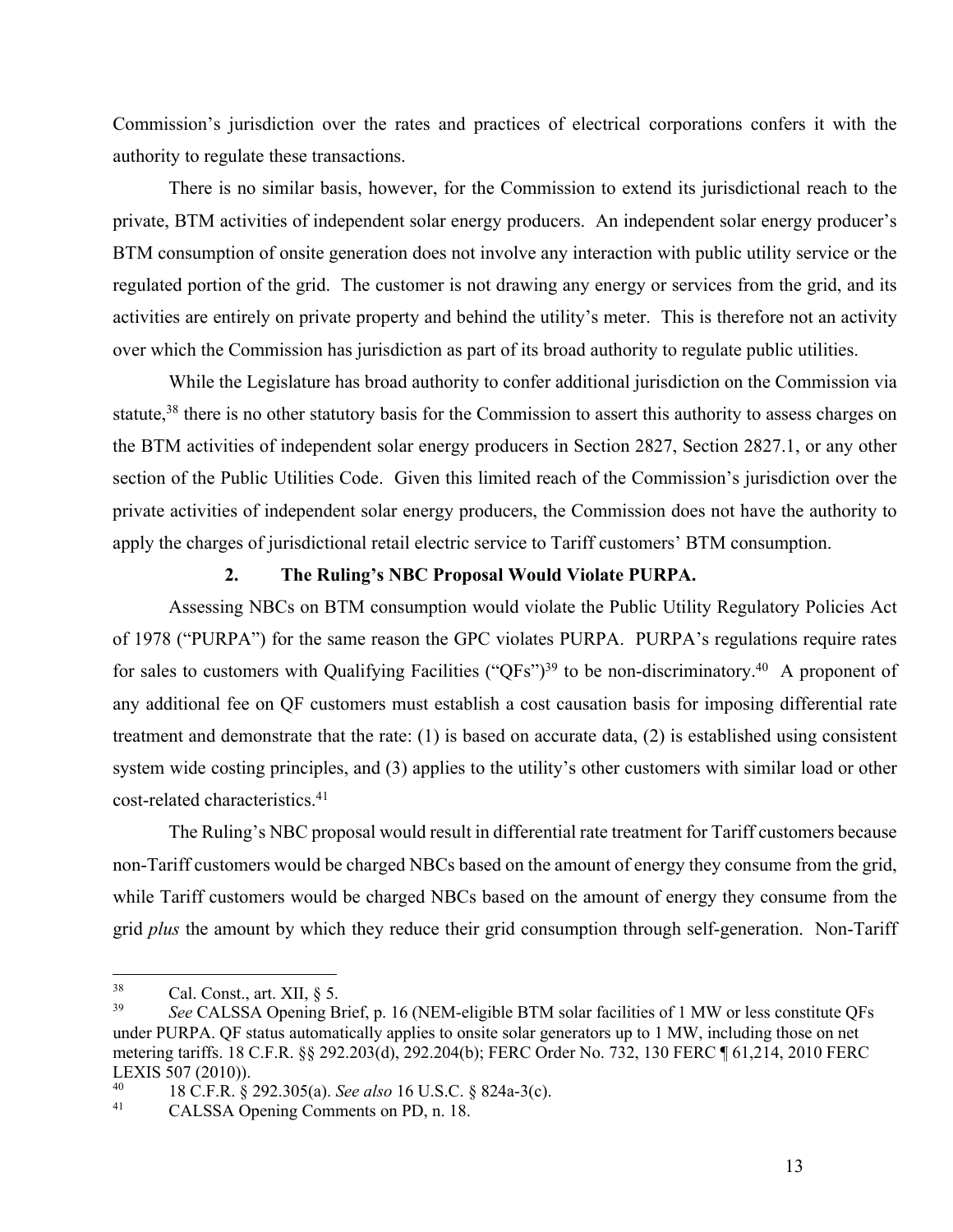customers who reduce their grid consumption through other measures—such as energy efficiency or demand response—would not pay NBCs on the degree of their reduced grid consumption. This approach would violate all three prongs of PURPA's anti-discrimination regulations.

First, the record in this proceeding does not contain any cost-of-service study comparing the cost to serve QF and non-QF customers—and finding incremental costs imposed by QF customers—on which the Commission can properly rely in order to design any additional charge on Tariff customers.<sup>42</sup> The Lookback Study cannot fill this role because it only compares residential NEM-2 customers' annual bills to those same customers' cost of service; focusing solely on NEM customers' contributions to their cost of service does not allow the Commission to assess whether there are incremental costs imposed by NEM customers. The Lookback Study's analysis actually shows that NEM-2 customers' cost of service is *lower* after they install solar, for both residential and commercial customers, undermining any claim that NEM customers cause incremental costs.<sup>43</sup> Finally, the fact that there is no record evidence suggesting the costs associated with the NBCs listed in the Ruling are incurred by the utilities based on gross load further demonstrates that these charges on BTM consumption would not be cost-based. In fact, many of these NBCs either recover costs that are fixed (*i.e.*, not dependent on consumption, either BTM or from the grid), or costs that are not incurred on behalf of BTM load.<sup>44</sup>

Even if the record contained any evidence that NEM customers cause incremental costs—which it does not—this additional charge on Tariff customers would need to be *designed to recover* such costs in order to comply with PURPA. Neither the Ruling, nor the Sierra Club's comments on which its NBC proposal is based, suggest that these charges would be designed to recover any such incremental costs caused by NEM customers.<sup>45</sup>

Second, the NBC proposal violates PURPA because it is designed to solve a problem conceptualized based on a lost revenue analysis, rather than on consistent system-wide costing principles.<sup>46</sup> The record does not contain any comprehensive analysis using consistent system-wide

<sup>&</sup>lt;sup>42</sup> CALSSA Opening Comments on PD, n. 5.<br><sup>43</sup> Eyk CSA 01 at 07:10.12 n. 165 (aiting NE

 $\frac{43}{44}$  Exh. CSA-01 at 97:10-12 n. 165 (citing NEM 2.0 Lookback Study, pp. 10-11, 95-97).

For example, the Public Purpose Program charge recovers fixed costs associated with certain low-income, clean energy, and energy efficiency programs. The Power Charge Indifference Adjustment, New System Generation, and Local Generation charges recover generation costs that are not incurred on behalf of BTM load, as future distributed generation adoption is incorporated into the utilities' load forecasts used to inform the associated procurement decisions. D.08-09-012, p. 23; D.12-12-010, pp. 5-6, Attachments A and C.

<sup>&</sup>lt;sup>45</sup> Ruling, pp. 5-7; Sierra Club Opening Comments on PD, pp. 12-13.

<sup>46</sup> 18 C.F.R. § 292.305(a)(2).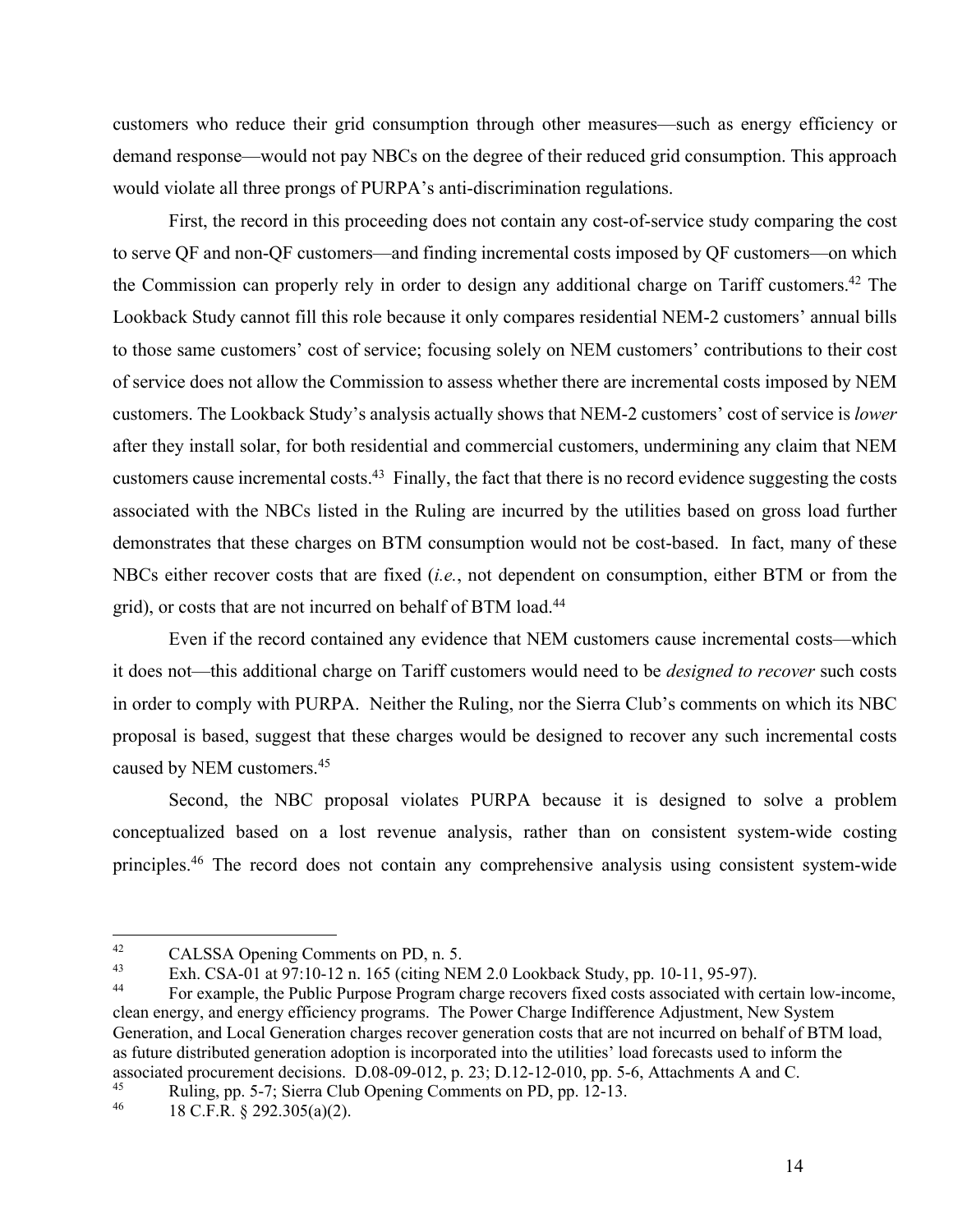costing principles across all ratepayers to fairly determine the cost responsibility of QFs.<sup>47</sup> Instead, the Commission seems to be seeking an alternative to a GPC designed to claw back certain costs Tariff customers would otherwise avoid under volumetric rate design,<sup>48</sup> while ignoring the low revenues associated with other low usage customers.

Third, the Ruling's proposal violates PURPA because it would apply an additional set of charges on either all Tariff customers or some subset of Tariff customers,<sup>49</sup> and it would not be designed to apply to other customers with similar load or other cost-related characteristics.The record in this proceeding does not contain any comprehensive data demonstrating that NEM customer load profiles are different from those of customers without onsite generation, nor does it demonstrate that NEM usage patterns are incomparable to those of customers without onsite generation that reduce consumption via other means.<sup>50</sup>

Both the Ruling's NBC proposal and the PD's proposed GPC violate PURPA by failing to meet each prong of the analysis required by its anti-discrimination provision. The Commission cannot ignore these violations in the context of the NEM program, as urged by some parties, as PURPA's antidiscrimination provision concerning utility rates for sales to QFs applies to QFs participating in state NEM programs. Reliance on *MidAmerican*<sup>51</sup> or *SunEdison*<sup>52</sup> to argue to the contrary is misplaced because these

<sup>47</sup> FERC Order No. 69, Docket No. RM79-55, *Small Power Production and Cogeneration Facilities; Regulations Implementing Section 210 of the Public Utility Regulatory Policies Act of 1978*, 45 Fed. Reg. 12,214, 12,228 (February 25, 1980) (if, on the basis of "consistent system-wide costing principles, the utility demonstrates that the rate that would be charged to a comparable customer without its own generation is not appropriate, the utility may base its rates for sales upon those  $\ldots$  principles.").

<sup>&</sup>lt;sup>48</sup> *See PD, pp. 98-100; Sierra Club Opening Comments on PD, p. 13.*<br><sup>49</sup> Puling p. 6

<sup>&</sup>lt;sup>49</sup> Ruling, p. 6.<br> $\frac{50}{4}$  Ruling, p. 6.

<sup>&</sup>lt;sup>50</sup> CALSSA Opening Comments on PD, pp. 6-7 and nn. 34-35.<br> *Mid American Francy Co.* 04 FERC **6.61.340** (2001). In Mid

<sup>51</sup> *MidAmerican Energy Co.*, 94 FERC ¶ 61,340 (2001). In *MidAmerican*, FERC held that the Iowa Board's order directing the utility to interconnect with three alternate energy facilities and offer net billing arrangements was not preempted by federal law (and specifically, the pricing requirements of the FPA or PURPA). FERC found the Iowa Board was not preempted from allowing flows of power from a customer to the utility from being measured on a net basis, and that no FERC jurisdictional sale to a utility occurred when a customer accounted for its dealings with the utility through the practice of netting. Therefore, compensation to customers under the net billing arrangement was not subject to federal pricing requirements, while net sales to utilities were required to be priced consistent with the requirements of PURPA or the FPA. *MidAmerican Energy Co.*, 94 FERC ¶ 61,340, 62,262-62,263 (2001).

<sup>52</sup> *SunEdison LLC*, 129 FERC ¶ 61,146 (2009). *SunEdison* addressed a case in which the entities that owned the generating facilities were not the participants in the net metering program, but sold their output to the net metering program participants; SunEdison asked FERC to declare that, in these circumstances, there is no sale for resale. FERC agreed that "where the net metering participant (*i.e.*, the end-use customer that is the purchaser of the solar-generated electric energy from SunEdison) does not, in turn, make a net sale to a utility, the sale of electric energy by SunEdison to the end-use customer is not a sale for resale, and our jurisdiction under the FPA is not implicated." Under the holding of *MidAmerican*, where there is no net sale over the applicable billing period to the utility, there is no sale; accordingly, where there is no net sale over the applicable billing period to the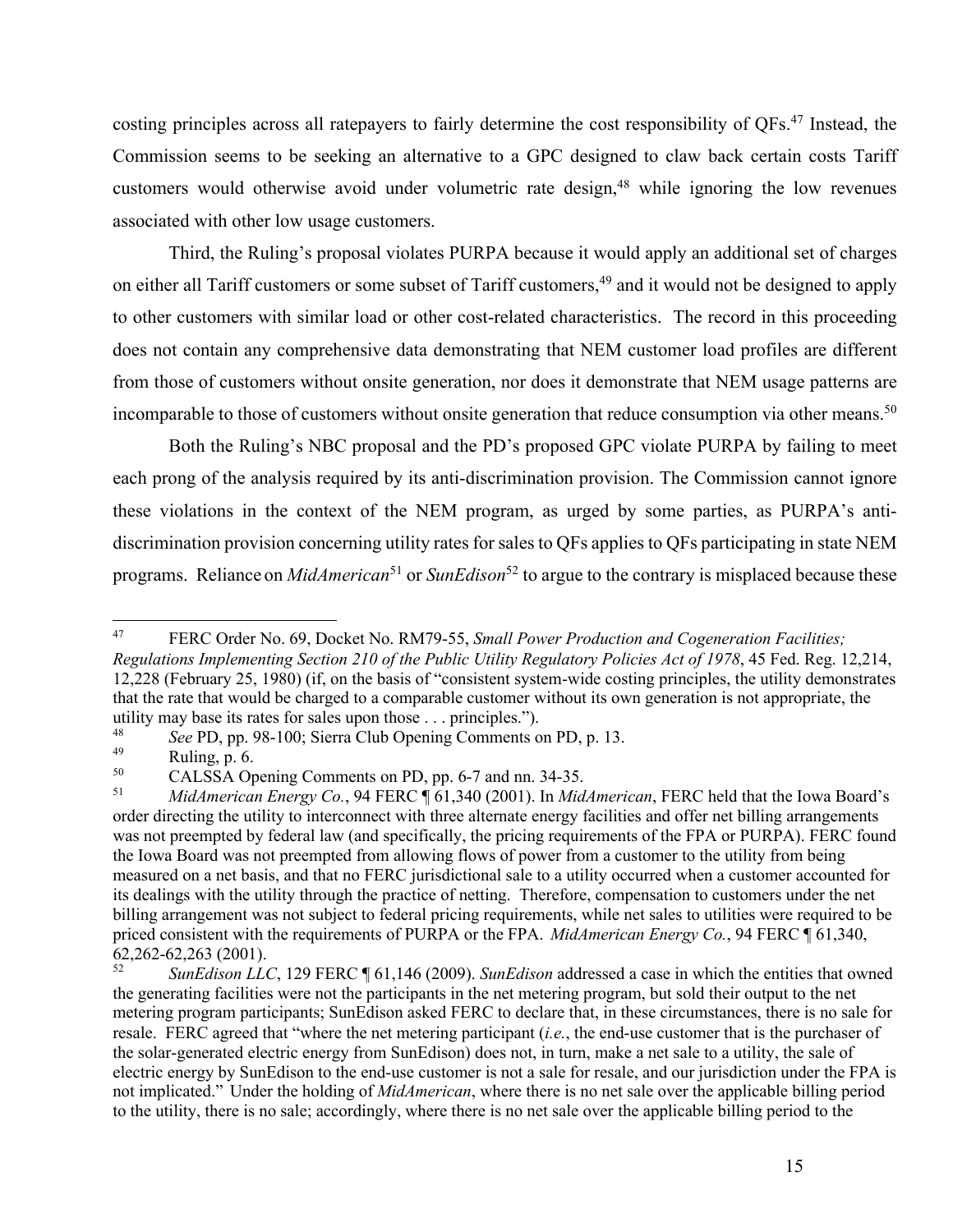cases both involve the Federal Energy Regulatory Commission's ("FERC") jurisdiction over the pricing of *a customer-generator's transmission of power to a utility*, and affirm the holding that when there is no net sale to the utility over a billing period, no FERC jurisdictional sale occurs through the practice of netting. This precedent does not concern rates for sales to NEM customers or somehow limit the applicability of PURPA to rates for sales to NEM customers. Claims that this Commission has concluded that NEM arrangements are not subject to FERC jurisdiction are inaccurate for the same reasons.<sup>53</sup>

It is also incorrect to argue that Federal Power Act ("FPA") precedent regarding state jurisdiction to regulate and set retail rates somehow renders PURPA's rates for sales provisions obsolete or inapplicable.<sup>54</sup> While under the FPA, states retain jurisdiction to regulate and set retail rates, Congress

utility by the end-use customer that is the purchaser of SunEdison's solar-generated energy, SunEdison was likewise not making a sale "at wholesale," *i.e.*, a "sale for resale." Therefore, SunEdison's sales of energy to enduse customers were not subject to FERC's jurisdiction under the FPA. *SunEdison LLC*, 129 FERC ¶ 61,146, 61,620-61,621 (2009).

<sup>53</sup> R.20-08-020, *Reply Comments of TURN on the Proposed Decision of Administrative Law Judge Hymes Revisiting NEM Tariffs and Subtariffs*, p. 2 n. 9 (January 14, 2022) ("TURN Reply Comments on PD"). This argument is based entirely on a citation to D.11-06-016 that does not support TURN's overly broad statement. In D.11-06-016's discussion of the Commission's authority to set a net surplus compensation rate, the Commission simply affirms *MidAmerican* and *SunEdison*'s central holding that, through the practice of netting, NEM customers are able to avoid FERC jurisdictional net sales to utilities. D.11-06-016, pp. 7-10. The Commission did not find, as TURN suggests, that *all* aspects of NEM programs operate outside of federal jurisdiction. Rather, it concluded that "the Commission should implement the NEM Program *pursuant to PURPA*[,]" recognizing that "[u]nder such a program, the Commission should establish [a net surplus compensation] rate that does not exceed the utility's full avoided costs." D.11-06-016, p. 10 (emphasis added). The Commission also noted in D.11-06-016 that "NEM customers can be considered QFs exempt from certification requirements at FERC." D.11-06-016, p. 11. The Commission has therefore recognized that NEM customers are QFs under PURPA—not, as TURN suggests, that PURPA does not apply to *any* aspect of the design of NEM programs.

<sup>54</sup> TURN Reply Comments on PD, p. 2; R.20-08-020, *Reply Comments of Cal Advocates on Proposed Decision Revising NEM Tariff and Subtariffs*, pp. 2-3 (January 14, 2022) ("Cal Advocates Reply Comments on PD"). TURN and Cal Advocates both cite to *FERC v. Elec. Power Supply Ass'n*, 577 U.S. 260 (2016). This case discusses the framework of the FPA, which authorizes FERC "to regulate 'the sale of electric energy at wholesale in interstate commerce,' including both wholesale electricity rates and any rule or practice 'affecting' such rates . . . But . . . places beyond FERC's power, and leaves to the States alone, the regulation of 'any other sale' — most notably, any retail sale — of electricity." *FERC v. Elec. Power Supply Ass'n*, 577 U.S. 260, 264-265 (2016). While the Supreme Court held that the FPA "places beyond FERC's power . . . the regulation of . . . retail sale[s]" (under 16 U.S.C. § 824(b)) it also clarified that "*a FERC regulation does not run afoul of §824(b)'s proscription just because it affects — even substantially — the quantity or terms of retail sales*." *FERC v. Elec. Power Supply Ass'n*, 577 U.S. 260, 281 (2016) (emphasis added). FERC's regulations implementing PURPA provide that rates for sales to QFs must be "just and reasonable" and in the "public interest", and cannot discriminate against QFs, but they do not infringe on state authority to "specif[y] terms of sale at retail."*FERC v. Elec. Power Supply Ass'n*, 577 U.S. 260, 280 (2016). These PURPA regulations set parameters within which utilities must operate as they set rates for sales to QFs; while the regulations may therefore "*affect[] . . .* the . . . terms of retail sales[,]" they do not infringe on the state's authority to regulate and set retail rates.TURN also points to *FPC v. Conway*, 426 U.S. 271 (1976) for the proposition that FERC has no jurisdiction over retail rates. TURN Reply Comments on PD, p. 2. However, this case's holding that FERC "has no power to *prescribe* the rates for retail sales of power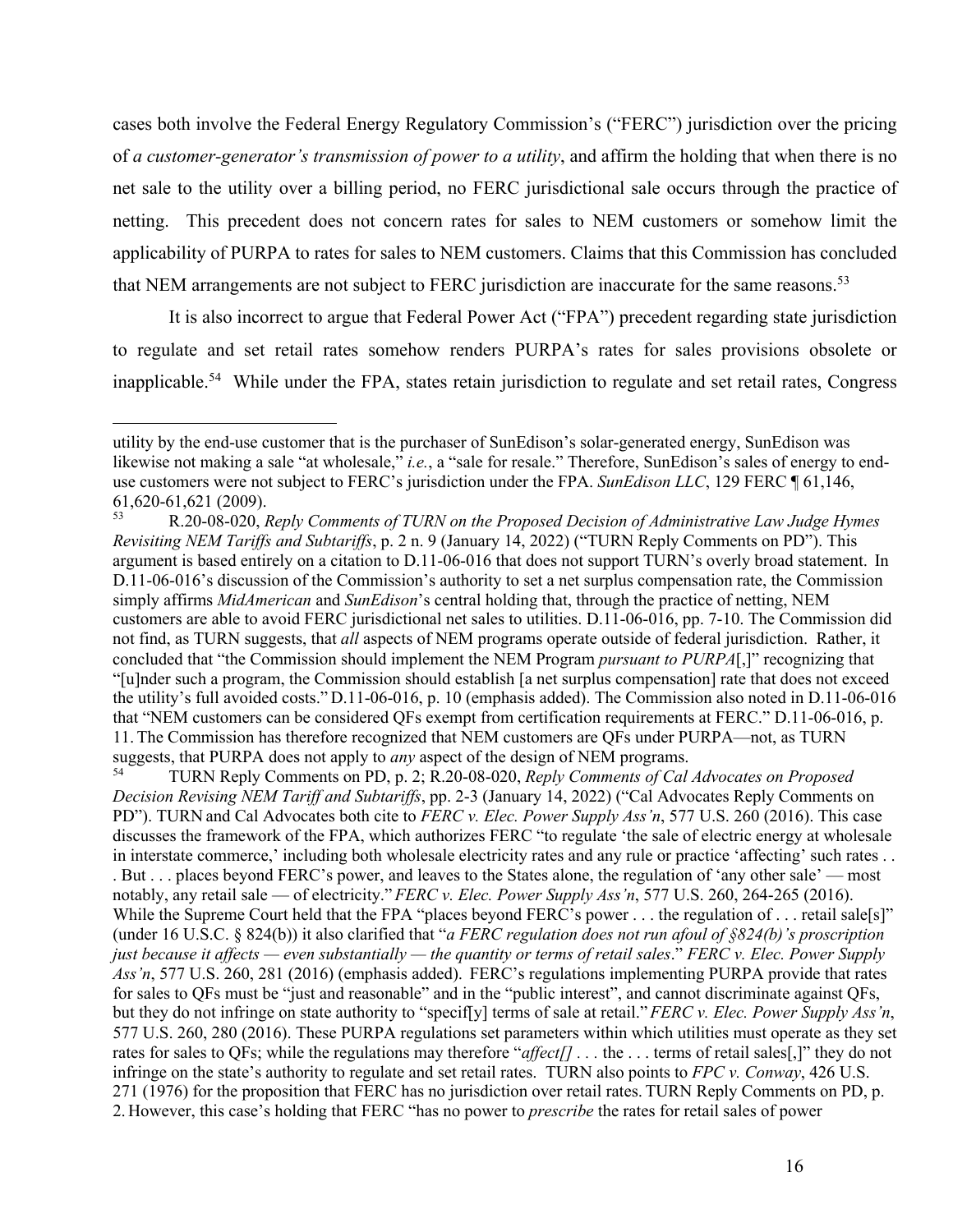has separately—and properly<sup>55</sup>—established federal standards in PURPA to encourage small power production, including standards that ensure utilities sell energy to QFs at non-discriminatory rates. Therefore, while the states retain jurisdiction to *regulate and set* retail rates, FERC has properly promulgated regulations pursuant to PURPA that establish a framework within which utilities must operate in setting rates for sales to QFs. This means that FERC cannot dictate retail rates, but it can determine that a utility has not conducted the proper analysis in setting those rates.

## **3. The Ruling's NBC Proposal Would Violate State Anti-Discrimination Law.**

The Ruling's NBC proposal would also contravene state anti-discrimination law.<sup>56</sup> State law prohibits utilities from establishing "any unreasonable difference as to rates, charges, service, facilities, or in any other respect, either as between localities or as between classes of service."<sup>57</sup> As discussed above, there is no evidence on the record that NEM customers cause incremental costs as compared to non-NEM customers; that imposing NBCs on BTM consumption would recover any such cost of service difference; or that NEM customers' load profiles are significantly different from those of customers without onsite generation that reduce consumption through other means.<sup>58</sup> The Ruling's NBC proposal would result in a rate structure in which similarly situated customers with similar consumption patterns would be treated differently based on their status as a Tariff customer.<sup>59</sup> Self-generation, energy efficiency investments, and demand response measures are all forms of load management that allow customers to avoid grid consumption and can result in a reduction in utility revenues.<sup>60</sup> While other customers with similar load profiles that have reduced their demand through these other measures besides selfconsumption are not charged NBCs on their demand reduction, Tariff customers that made a sizeable

companies" under the FPA neither precludes FERC from promulgating regulations pursuant to PURPA that set basic requirements utilities must follow in setting rates for sales to QFs, nor somehow nullifies FERC's PURPA regulations doing so. *FPC v. Conway*, 426 U.S. 271, 276 (1976) (emphasis added). PURPA's rates for sales provisions do not infringe on states' authority to regulate and set retail rates.

<sup>&</sup>lt;sup>55</sup> *See FERC v. Miss.*, 456 U.S. 742 (1982).<br><sup>56</sup> The Puling's NPC proposel would violate

The Ruling's NBC proposal would violate state law for the same reasons as the GPC, as described in CALSSA's Opening Brief. *See* CALSSA Opening Brief, pp. 123-168 (imposing a GPC would violate state law because: the GPC (1) is not just and reasonable under state law because it is not based on cost-of-service (violation of Cal. Pub. Util. Code § 451), and (2) is discriminatory under state law and would disincentivize selfgeneration, contrary to state law (violations of Cal. Pub. Util. Code §§ 453(c), 2801)). CALSSA focuses in these comments on the violation of California's anti-discrimination statute, Cal. Pub. Util. Code § 453(c).

<sup>&</sup>lt;sup>57</sup> Cal. Pub. Util. Code  $\S$  453(c).<br><sup>58</sup> See supra pp. 42, 50

<sup>58</sup> *See supra*, nn. 42, 50.

 $^{59}$  Exh. CSA-01 at 94:8 to 97:12.

*Id.* at 99:6-14.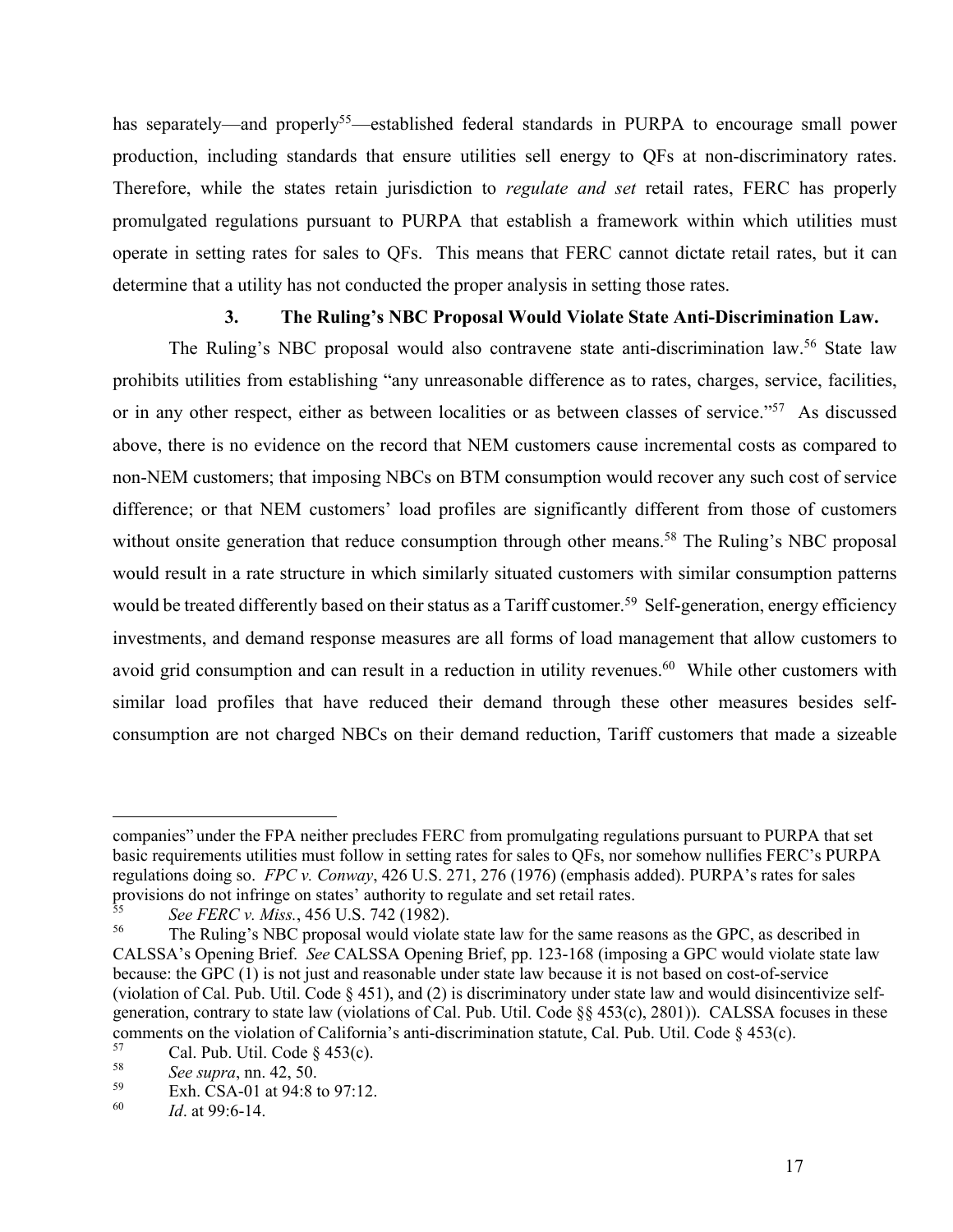private investment in self-generation would be under the Ruling's NBC proposal. This differential treatment would constitute an "unreasonable difference as to rates" that is discriminatory under state law.

## **B. Question 11: None of the Listed Charges Can Properly Be Applied to BTM Consumption.**

 For the reasons discussed in response to Question 10 above, none of the NBCs listed in Question 11 should be collected from Tariff customers based on their BTM consumption. Beyond the jurisdictional, PURPA, and state anti-discrimination legal issues, there is no evidence on the record supporting an expansion of the list of NBCs adopted in D.16-01-044—a fact that the Commission explicitly acknowledged in the PD.<sup>61</sup> While assessing any of these NBCs on BTM consumption would therefore be unsupportable, there are additional reasons why assessing the Power Charge Indifference Adjustment ("PCIA") on BTM consumption would be particularly problematic.<sup>62</sup>

The Commission adopted the PCIA to ensure that when investor-owned utility ("IOU") customers depart from bundled service *entirely*, and receive *all of their* electricity service from a non-IOU provider or IOU green tariff program, "those customers remain responsible for costs previously incurred on their behalf by the IOUs — but only those costs."<sup>63</sup> The PCIA is derived from the utility's Indifference Amount, which is updated annually in each IOU's ERRA proceeding. The Indifference Amount is the difference in the target year between the cost of the IOU's supply portfolio ("Total Portfolio Cost") and the market value of the IOU's supply portfolio ("Portfolio Market Value").



 $\begin{array}{c}\n\text{61} \\
\text{62}\n\end{array}$  PD, Finding of Fact 114.

<sup>62</sup> CALSSA focuses entirely on the PCIA in response to this question due to Judge Hymes' page limit constraints; CALSSA supports the Solar Energy Industries Association/Vote Solar's concurrently filed comments detailing the reasons why assessing many of the other NBCs on gross consumption would also be inappropriate.<br><sup>63</sup><br>P 17.06.026. Scoping Mamo and Puling of Assigned Commissionar, p. 2 (September 25, 2017): D 18, 10 <sup>63</sup> R.17-06-026, *Scoping Memo and Ruling of Assigned Commissioner*, p. 2 (September 25, 2017); D.18-10- 019, p. 3; Assembly Bill ("AB") 117 authorized the creation of community choice aggregators and clarified, with respect to these customers' cost responsibility, that it was "the intent of the Legislature to prevent any shifting of recoverable costs between customers." AB 117 (Cal. Pub. Util. Code § 366.2(d)(1)). It also specifically required that a cost-recovery mechanism be imposed on customers of the CCA "to prevent shifting of costs." AB 117 (adding Cal. Pub. Util. Code § 366.2(c)(5)). *See also* D.06-07-030, pp. 25-28; D.08-09-012; D.18-10-019; Cal.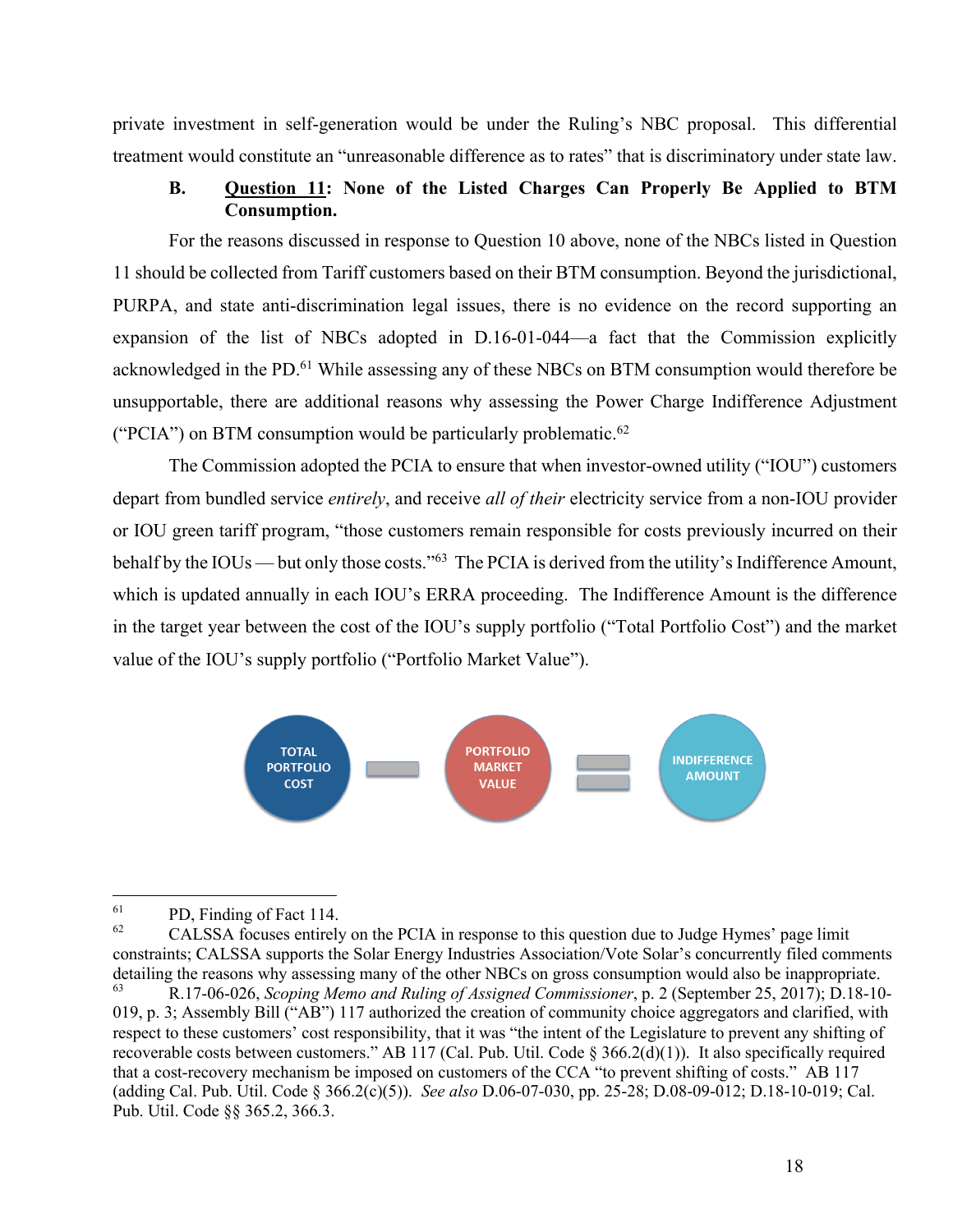Total Portfolio Cost includes capital investment recovery and fixed maintenance costs for utility owned generation ("UOG"), purchased power such as that from power purchase agreements ("PPAs"), fuel costs for UOG and PPAs with tolling agreements, and California Independent System Operator ("CAISO") grid charges and revenues, net of any sales.<sup>64</sup> Portfolio Market Value is derived from total eligible generation multiplied by the Market Price Benchmarks ("MPBs"), an administratively determined set of proxy values that represents the market value of the IOU's resource portfolio.<sup>65</sup> The MPBs are estimates of the value per unit associated with the three principal sources of value in utility portfolios: non-RPS energy, RPS, and RA capacity.<sup>66</sup> Each MPB must be multiplied by the relevant portfolio volume as part of the overall calculation of Portfolio Market Value.

Each generation resource and departing customer subject to the PCIA is assigned a "vintage."<sup>67</sup> Generation resources are assigned a vintage based on when a commitment to procure each resource was made, and customers are assigned to a vintage according to the date they departed bundled IOU service.<sup>68</sup> Each vintage is assigned a separate Indifference Amount, and customers are responsible for the cumulative PCIA rates for their vintage.<sup>69</sup> The Indifference Amount and the year-end balance in the Portfolio Allocation Balancing Account, a rolling true-up between the forecasted costs and revenues used to determine the Indifference Amount and the actual costs and revenues an IOU realizes during the year, are added together to form the PCIA revenue requirement for each vintage. The PCIA revenue requirement is allocated among both bundled and unbundled customers based on their rate class as well as their vintage. Currently, there are not only 15 separate PCIA vintages (pre-2009 to 2022), there are different PCIA rates for each customer class within each of those vintages.<sup>70</sup>

The foundational statutes and decisions developing the PCIA are clear that departed load customers, for purposes of determining the applicability of the PCIA, are community choice aggregator ("CCA") and electric service provider ("ESP") customers—customers that are *fully* departed from utility

 $\frac{64}{65}$  D.11-12-018, pp. 8-9.

<sup>65</sup> D.19-10-001, p. 6 ("Market Value is the estimated financial value, measured in dollars, that is attributed to a utility portfolio of energy resources for the purpose of calculating the Power Charge Indifference Adjustment for a given year.").

 $\frac{66}{67}$  *Id.* 

 $^{67}$  D.08-09-012, Ordering Paragraph 10.<br> $^{68}$  Unlike portfolio resources, outcomers

Unlike portfolio resources, customers are assigned to vintages using a July to June calendar period. For example, customers departing bundled service between July 2019 and June 2020 are assigned to the 2019 vintage.

 $\frac{69}{70}$  D.11-12-018, p. 9.

Exh. CSA-01 at Attachment 4 (Joint IOUs Response to CALSSA DR 4.06(b)).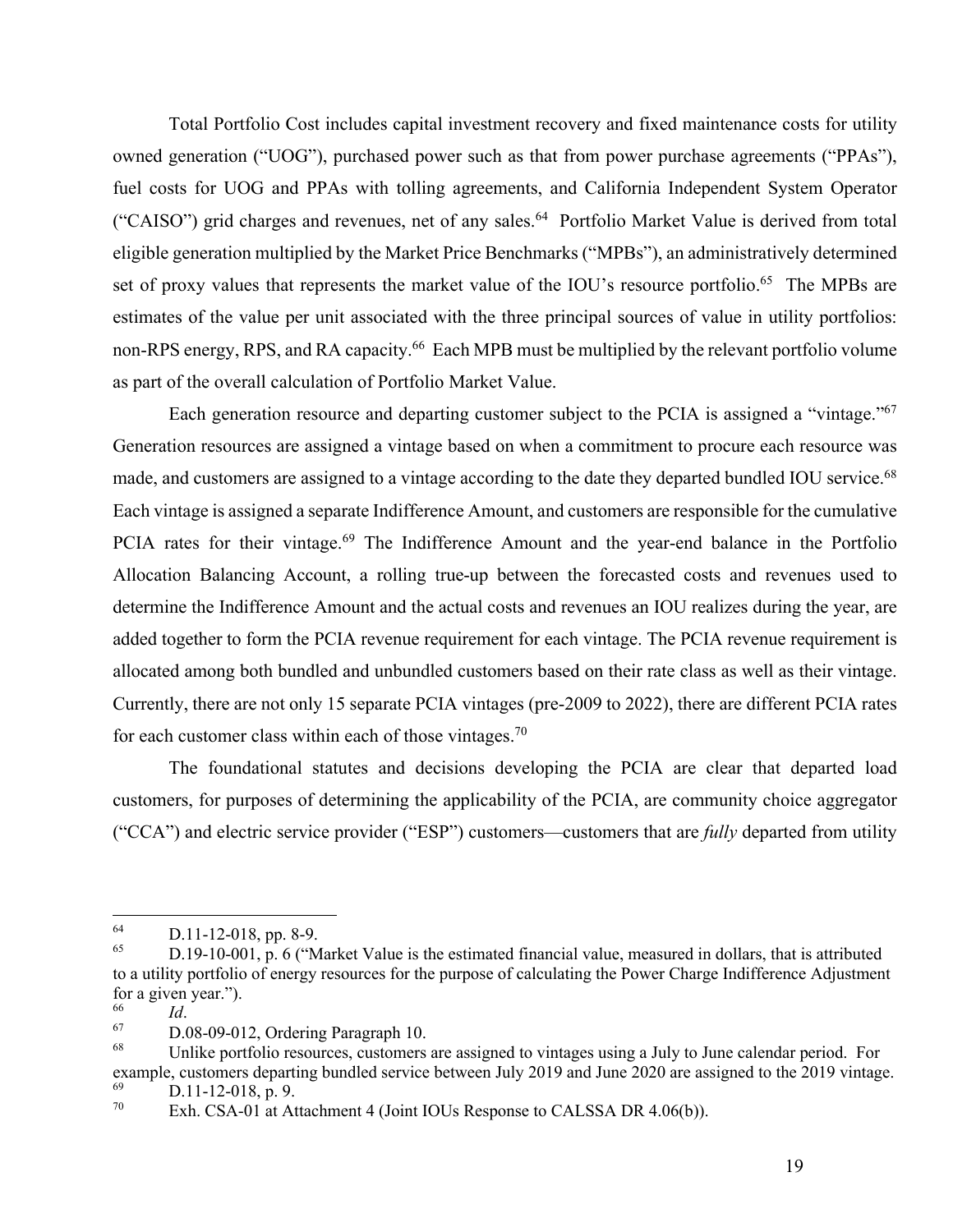generation service.<sup>71</sup> Customers that self-generate but continue to take generation service from their utility do not fall within this category.

While the Legislature specifically acted to ensure ratepayer indifference through a charge like the PCIA for CCA customers, it did not do so in the context of NEM customers. AB 117, which created a pathway for CCAs,<sup>72</sup> specifically required that a cost-recovery mechanism be imposed on customers of the CCA "to prevent shifting of costs."<sup>73</sup> AB 327 does not include such a requirement. In fact, the Legislature deliberated over language to "preserve nonparticipant ratepayer indifference"<sup>74</sup> in the context of AB 327, but ultimately removed this language from the draft bill, reflecting a clear legislative intent to eliminate this concept from the statute in favor of a set of requirements that aims to balance costeffectiveness concerns and other key statutory goals.<sup>75</sup> For instance, AB 327 requires a balancing of the requirement that "the total benefits of the . . . tariff to all customers and the electrical system are approximately equal to the total costs<sup>"76</sup> with the requirement that the tariff ensures that customer-sited renewable distributed generation continues to grow sustainably.<sup>77</sup> Extending the PCIA to Tariff customers' BTM consumption would be akin to treating these customers like CCA customers, who operate under a statutorily imposed ratepayer indifference requirement; imposing this kind of strict ratepayer indifference standard via the PCIA would be contrary to AB 327's more nuanced legislative mandate.

Not only does the statutory context surrounding departed load customers and NEM customers differ, but there is also a significant difference between these two sets of customers from a ratemaking perspective. The Commission has already determined that, because the IOUs do not procure resources on behalf of customer generation departing load ("CGDL")—a category that includes NEM customers<sup>78</sup> the PCIA should not be assessed on these customers.<sup>79</sup> While the utilities' load forecasts cannot

<sup>71</sup> Cal. Pub. Util. Code §§ 365.2, 366.2, 366.3; D.06-07-030, pp. 25-28; D.08-09-012. Note that while Green Tariff Shared Renewables ("GTSR") customers are also subject to the PCIA, this program was established pursuant to SB 43, which dictates that the program be implemented in a manner that ensures nonparticipating ratepayer indifference. D.15-01-051, pp. 20-21, Finding of Fact 99, Conclusion of Law 49; Cal. Pub. Util. Code § 2831(h). To ensure this statutorily mandated indifference standard, the Commission extended the PCIA to these customers as well. D.15-01-051, pp. 100-104, Finding of Fact 100. No statutorily mandated indifference standard exists for NEM customers.<br> $\frac{72}{12}$  AB 117 (edding Cal Bub II)

<sup>&</sup>lt;sup>72</sup> AB 117 (adding Cal. Pub. Util. Code § 366.2).<br><sup>73</sup> *Id.* (adding Cal. Pub. Util. Code § 366.2(a)(5)).

<sup>&</sup>lt;sup>73</sup> *Id.* (adding Cal. Pub. Util. Code § 366.2(c)(5)).<br><sup>74</sup> See Eyb. CSA, 01 at Attenbrant 8

<sup>74</sup> *See* Exh. CSA-01 at Attachment 8.

 $^{75}$  CALSSA Opening Brief, pp. 10-13.<br> $^{76}$  Cel Bub Util Code 8, 2827, 1(b)(4)

<sup>&</sup>lt;sup>76</sup> Cal. Pub. Util. Code § 2827.1(b)(4).<br><sup>77</sup> Cal. Pub. Util. Code § 2827.1(b)(1).

 $^{77}$  Cal. Pub. Util. Code § 2827.1(b)(1).<br>  $^{78}$  D 08.00.012 pp. 2.3 p 6.

 $^{78}$  D.08-09-012, pp. 2-3 n. 6.<br> $^{79}$   $^{19}$   $^{19}$  26

*Id.*, pp. 18-26.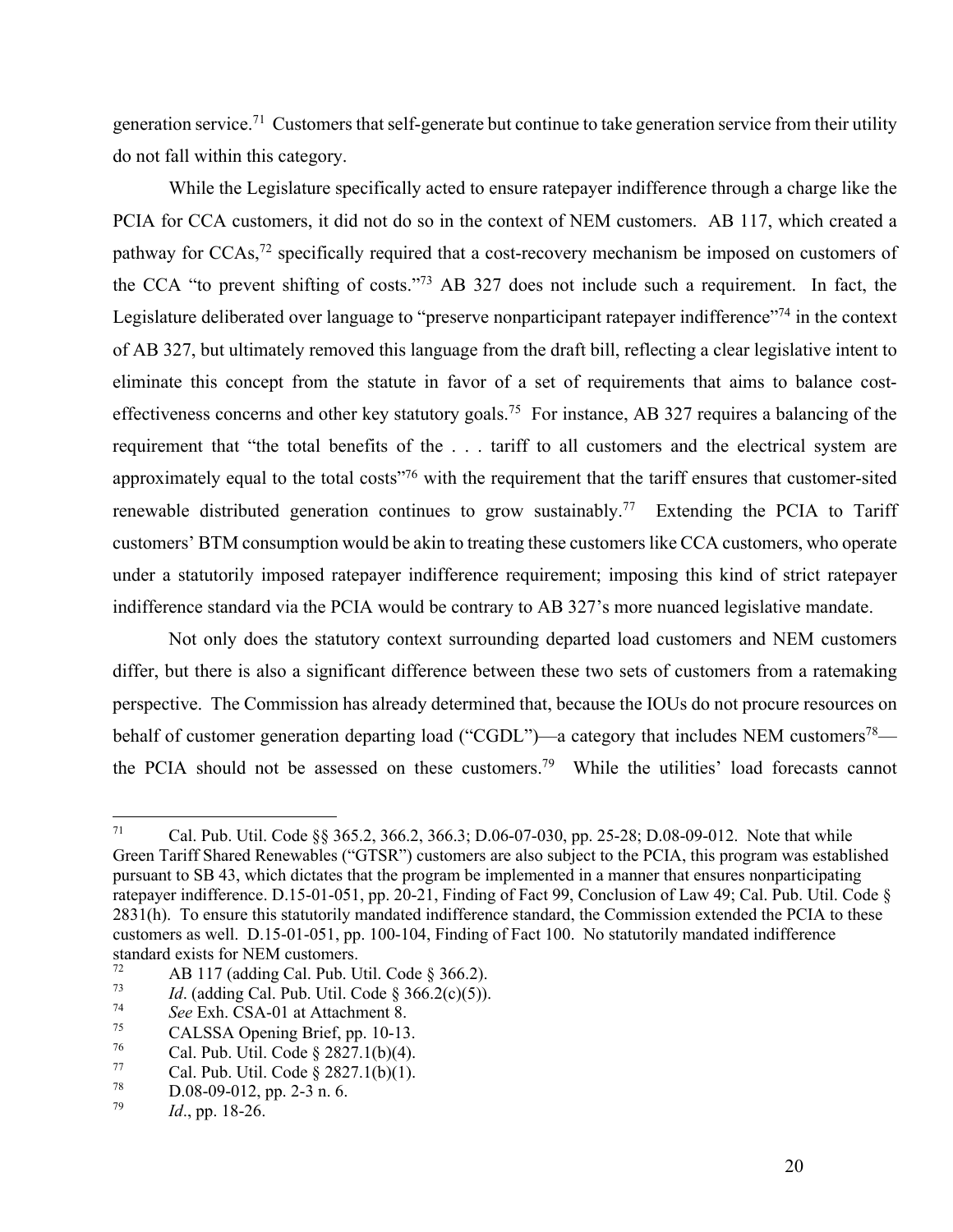adequately predict departures for CCA or ESP service, and therefore the IOUs procure resources based on a load forecast that includes future CCA and ESP customers, future CGDL customers *are* captured by historical trends used to develop the load forecasts.<sup>80</sup> Because these CGDL departing loads have been forecasted and are not included in the load forecasts used to determine the need for utility resources, the utilities do not procure resources on behalf of this load; therefore, these customers' fair share of PCIArelated costs is zero once they "depart."<sup>81</sup> This reasoning from the Commission still holds true today, as forecasts of BTM generation adoption are still incorporated into the load forecasts on which utilities base their procurement.<sup>82</sup> Assessing the PCIA on the BTM consumption of Tariff customers would upset this prior determination of the Commission without any compelling justification.

Departed load customers and NEM customers also differ in terms of their contributions to the revenue requirements for PCIA-eligible resources. If the PCIA was not assessed on CCA or ESP customers' consumption, these customers would not contribute anything to the IOUs' revenue requirements for PCIA-eligible resources. Tariff customers, in contrast, will already contribute to these above-market generation costs, absent a PCIA charge on BTM consumption. NEM customers generally do not self-generate enough electricity to zero out their bills, and they continue to consume electricity from the grid. On average, residential NEM customers spend between \$69 and \$194 per month on their electricity bills.<sup>83</sup> Through these bills, bundled Tariff customers will contribute to the utilities' generation revenue requirements for PCIA-eligible resources based on the amount they consume, while unbundled Tariff customers will contribute to the PCIA revenue requirement based on the amount they consume.84 There is no evidence on the record that Tariff customers' contributions to these abovemarket generation costs will be insufficient to cover their cost of service. Charging NEM customers these

 $\frac{80}{81}$  *Id.*, p. 20.

 $\frac{81}{82}$  *Id.*, p. 23.

<sup>82</sup> *See* CEC Docket No. 21-IEPR-01, *Adopted Final 2021 Integrated Energy Policy Report Volume IV California Energy Demand Forecast*, pp. 2-3 (February 17, 2022).

See CALSSA DR to Joint IOUs 14.2 (attached hereto in Appendix B). Pursuant to Rule 13.10, CALSSA respectfully requests that the Commission take official notice of these data responses in this proceeding. Using data provided in 2021 that does not account for recent rates increases, the average bill numbers are between \$46 and \$118. Exh. CSA-01 at Attachment 4 (CALSSA DR to Joint IOUs 7.01).

See PD, p. 128. Under the billing rules adopted in the PD, imports and exports will be calculated based on instantaneous netting, whereby all recorded net imports on the first meter channel are charged the retail rate and all recorded net exports on the second meter channel are compensated at the export compensation rate. This means that Tariff customers will pay all the same NBCs on all imports as any other retail customer (including the PCIA).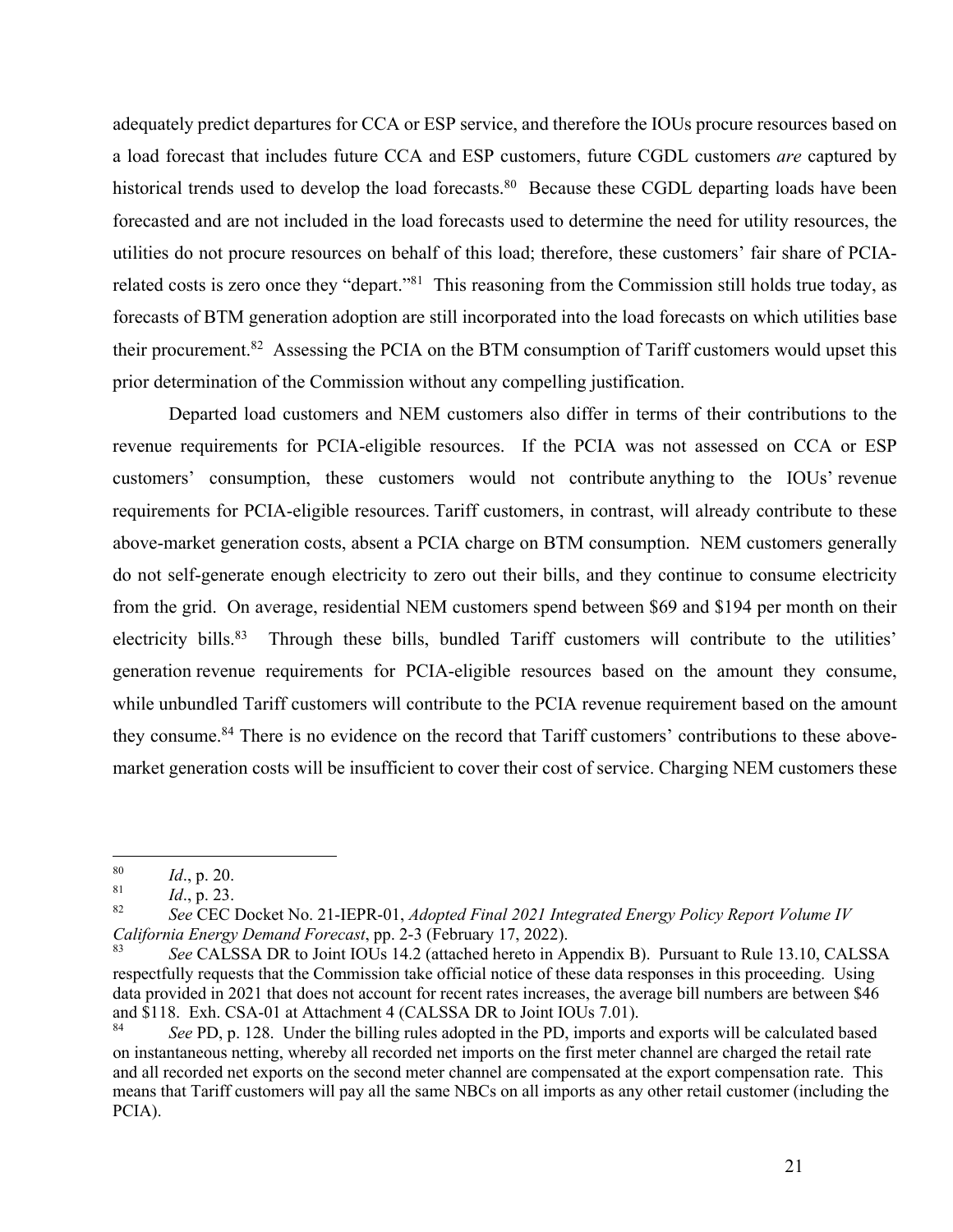above-market costs based on their BTM consumption—in addition to their grid consumption—is therefore unwarranted.

Finally, extending the PCIA to Tariff customers' BTM consumption would also raise two significant rate design issues. First, to ensure that the PCIA revenue requirement is translated into PCIA rates accurately, the Commission would need to add BTM load, on a vintaged basis, back into the load forecast for purposes of PCIA ratemaking. This would be necessary because the load forecasts the utilities use to set PCIA rates net out both existing and forecasted distributed generation,<sup>85</sup> and PCIA rates are calculated utilizing billing determinants that are specific to each vintage.<sup>86</sup>

Adding BTM load back into the load forecast *on a vintaged basis*, and based on when the Tariff customer "departed" bundled service, would be complicated and administratively burdensome. PCIA vintage-specific billing determinants correspond directly with the forecast usage of all customers responsible for each vintage portfolio of resources. For example, if departed load customers in a utility's 2014 vintage total 7,335 GWh, the forecast billing determinants for the 2015 vintage portfolio of resources would be 7,335 GWh less than the 2014 vintage – the forecast system sales minus all customers departing prior to, and including, the 2014 vintage (*i.e.*, the forecast sales for everyone except those who left before the 2015 resources were procured).<sup>87</sup> If the PCIA is assessed on BTM consumption, the utilities would need to vintage every single customer's system, estimate each system's BTM usage, and then add that load back into the load forecast *only* for that vintage. Only this approach would ensure that the PCIA rates for each vintage of PCIA customer are calculated correctly, *i.e.*, utilizing only the billing determinants from BTM consumption from NEM systems "procured" in a particular vintage.<sup>88</sup>

Beyond vintaging the NEM resources themselves in order to correctly calculate PCIA rates, NEM *customers* would also need to be assigned a vintage. The problem is NEM customers that are also CCA or ESP customers would essentially be "double-departed" customers associated with two different vintages: one tied to the year the customer left bundled utility service for a CCA or ESP, and one tied to the year they installed their onsite generation. Since a customer can only have one PCIA rate associated

<sup>85</sup> *See, e.g.*, A.22-05-014, *SCE 2023 ERRA Forecast Testimony (SCE-01)*, pp. 19-20 (May 16, 2022). Pursuant to Rule 13.10, CALSSA respectfully requests that the Commission take official notice of this testimony in this proceeding.

<sup>86</sup> D.19-10-001, pp. 43-46, Finding of Fact 33, Conclusion of Law 23.

<sup>87</sup> *See* A.22-05-014, *SCE 2023 ERRA Forecast Testimony (SCE-01)*, pp. 130-131 (May 16, 2022) (using this same example for SCE's pre-2009 vintage).

<sup>&</sup>lt;sup>88</sup> System "procurement" could be determined as when a customer first installed their system or when they switched to the successor tariff from a different NEM tariff.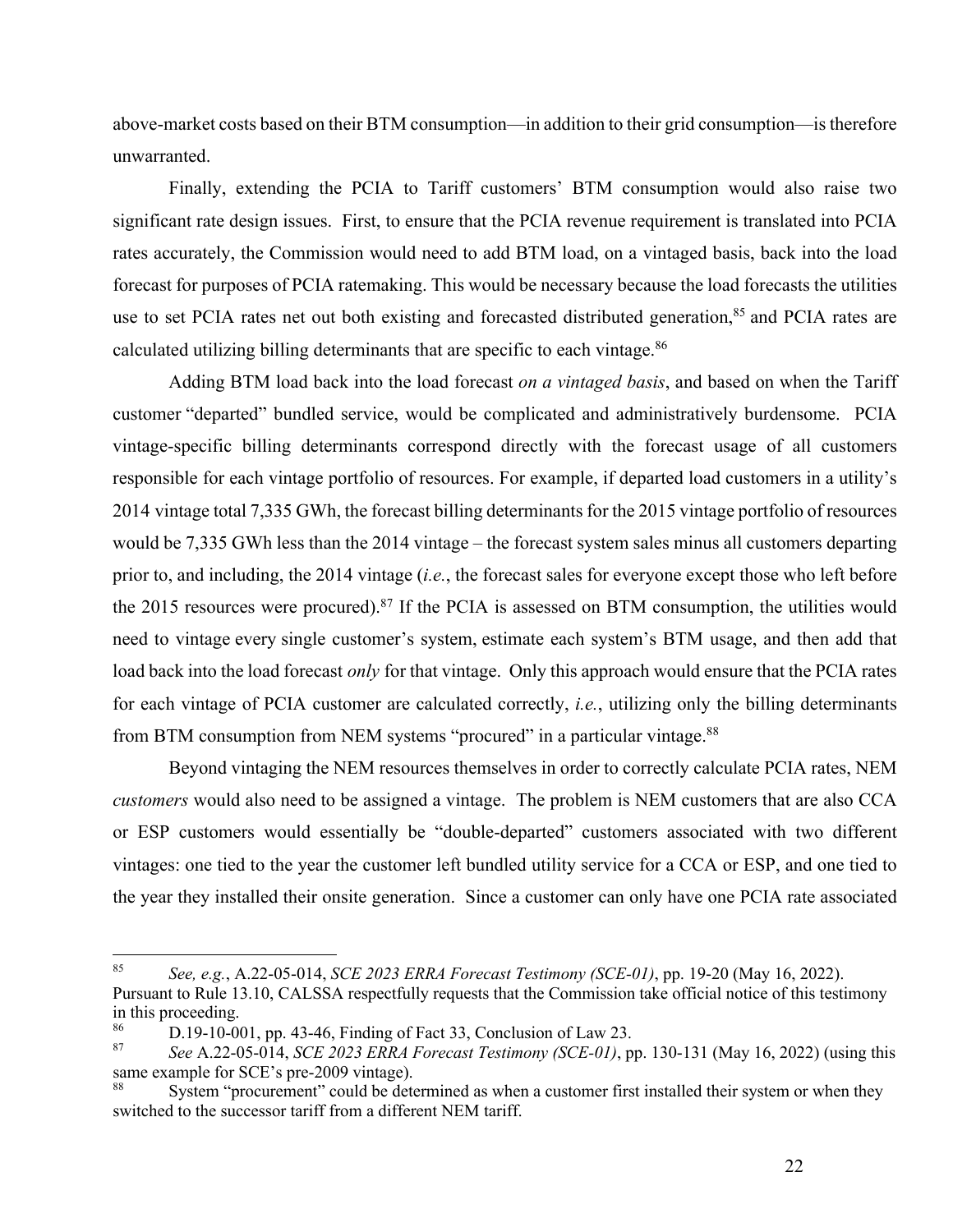with one vintage, the rate eventually assigned will result in a lack of indifference for either the customer's distributed generation characteristics or their departed load characteristics.<sup>89</sup> For all of these reasons, both legal and practical, the "blunt instrument" that is the PCIA should not be applied to Tariff customers.

#### **C. Question 12: The PD Already Dramatically Expands the NBCs to Be Collected from Tariff Customers' Imports, and Future NBCs Will Automatically Apply to Imports.**

Under the billing rules adopted in the PD, Tariff customers will pay all the same NBCs on all imports as other retail customers, increasing total NBC collection compared to NEM-2.90 Under net metering, exports produce kWh credits that offset imports and are converted to dollar values only at the end of the month if there are excess credits. Imports that are offset by credits would not be assessed NBCs but for the NEM-2 provision that applies four NBCs on those kWh imports. Under net billing, credits are never applied as kWh credits. Therefore, all NBCs are assessed on all imports, regardless of the amount of net billing credits that are later applied to customer bills.

If approved, the PD's billing rules will result in a substantial expansion of NBC collection from customer-generators. For example, if a customer self-generates 4,500 kWh per year and does not have net surplus compensation, the PD's expanded NBC collection would increase the annual NEM customer bill by approximately \$250.<sup>91</sup> Under this tariff design, if the Commission were to impose additional electric program or securitization charges in the future through other proceedings, those charges would automatically apply to all imports of Tariff customers; no additional process would be required. The fact that the PD's Tariff design already expands NBC collection dramatically cuts even further against the need to reach behind the meter to impose additional fees on these customers.

As discussed throughout these comments, CALSSA strongly opposes a policy of assessing NBCs on Tariff customers' BTM consumption. However, if the Commission adopts this proposal for some subset of NBCs, it should only add new charges to this policy in cases where the utilities have established a cost-based rationale for imposing the NBC on BTM consumption in a formal proceeding. This would entail, for example, a cost of service study that analyzes all customers and demonstrates that the costs associated with the NBC are incurred based on gross load, and determines whether new fees should apply only to load previously served by the utility or also to new load such as electric vehicle purchases.

<sup>&</sup>lt;sup>89</sup> *See* Exh. CSA-01 at 103:3-6.

<sup>90</sup> *See* PD, p. 128.

Average residential NBCs for the three IOUs, including PCIA, are \$0.05545/kWh. A typical customer with a 6 kW solar system that offsets 85% of annual load self-consumes about 4,500 kWh/yr, per CALSSA testimony workpapers.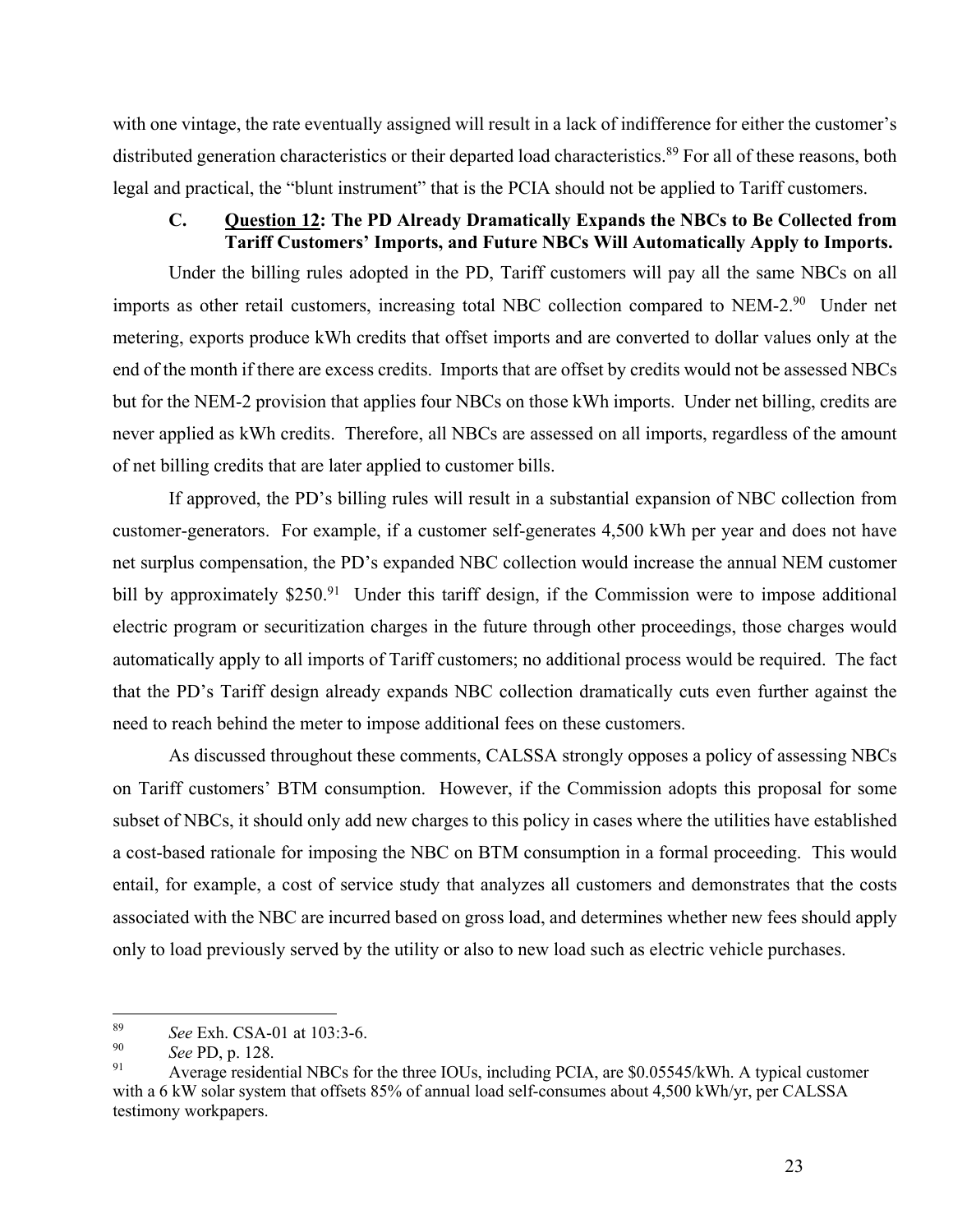## **III. Community Distributed Energy Resources**

CALSSA has no objection to creating a new version of a low-income community solar program in place of CS-GT as long as: A) projects under development for CS-GT are allowed to continue; B) the new program is centered on community needs, developed with extensive stakeholder input, and administered by a non-IOU entity; and C) the Commission first orders improvements to the renter tariff and program that have proven track records but need attention: VNEM and SOMAH. Utilities have mismanaged VNEM crediting and should be ordered to correct their mistakes immediately.<sup>92</sup>

#### **IV. Conclusion**

CALSSA urges the Commission to adopt the recommendations herein to ensure an appropriate balancing of AB 327's statutory mandates.

Dated: June 10, 2022 Respectfully submitted,

Tim Lindl KEYES & FOX LLP 580 California Street, 12<sup>th</sup> Floor San Francisco, CA 94104 (T): 510-314-8385 (E): tlindl@keyesfox.com

 $^{92}$  Notably, the IOUs have failed to provide the required VNEM credits to low-income renters in contravention of a central provision of the SOMAH program, despite ample administrative funding for billing system solutions.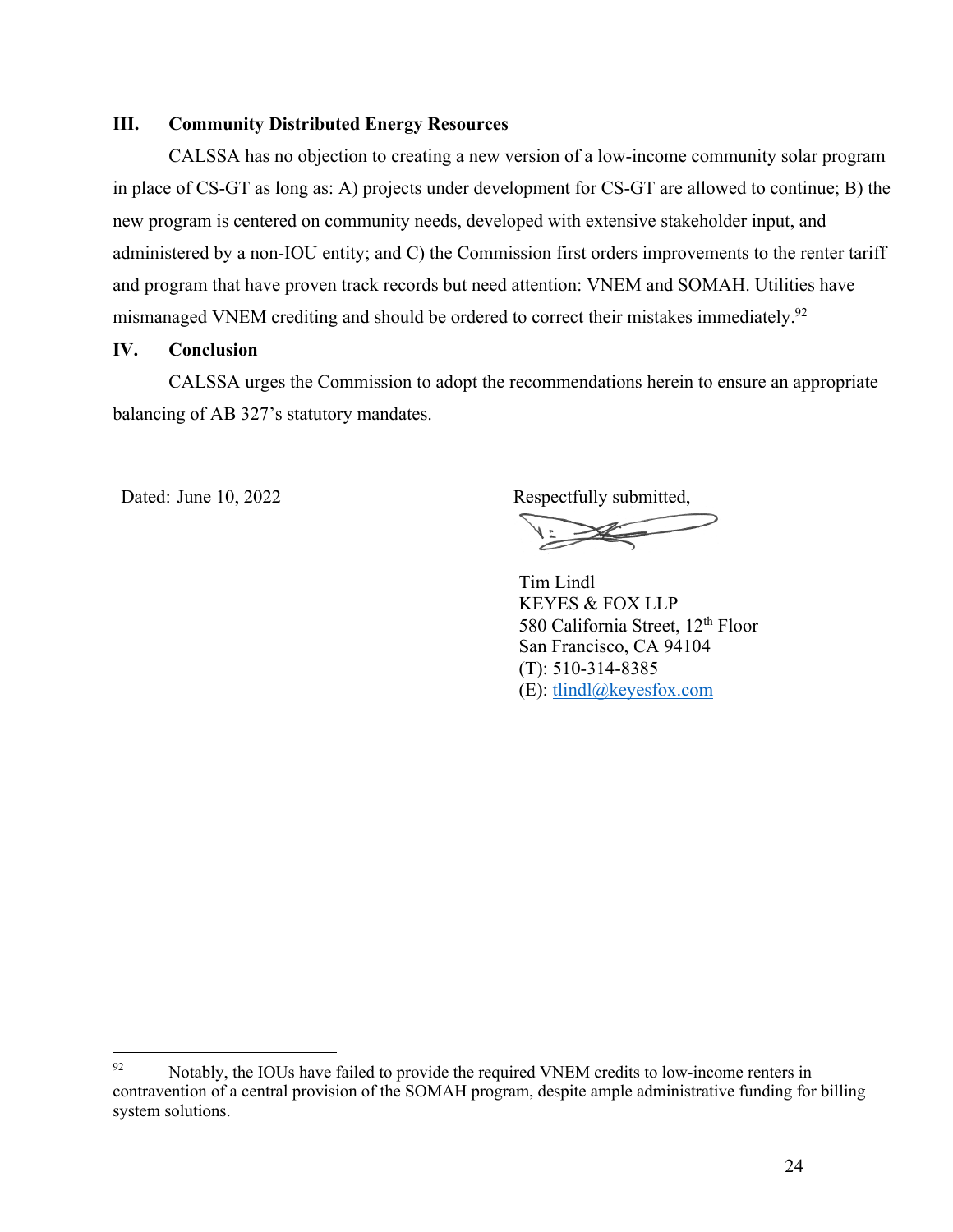### **Appendix A List of Acronyms**

| Acronym       | Description                               |
|---------------|-------------------------------------------|
| A.            | Application                               |
| AB            | <b>Assembly Bill</b>                      |
| <b>ACC</b>    | <b>Avoided Cost Calculator</b>            |
| <b>BTM</b>    | Behind-the-Meter                          |
| <b>CAISO</b>  | California Independent System Operator    |
| <b>CALSSA</b> | California Solar and Storage Association  |
| <b>CARE</b>   | California Alternate Rates for Energy     |
| <b>CCA</b>    | Community Choice Aggregator               |
| <b>CGDL</b>   | <b>Customer Generation Departing Load</b> |
| <b>CPUC</b>   | California Public Utilities Commission    |
| D.            | Decision                                  |
| <b>ESP</b>    | <b>Electric Service Provider</b>          |
| <b>GTSR</b>   | <b>Green Tariff Shared Renewables</b>     |
| <b>GPC</b>    | Grid Participation Charge                 |
| GWh           | Giga-watt hour                            |
| <b>ERRA</b>   | <b>Energy Resources Recovery Account</b>  |
| <b>FERA</b>   | Family Electric Rate Assistance Program   |
| <b>FERC</b>   | Federal Energy Regulatory Commission      |
| <b>FPA</b>    | Federal Power Act                         |
| $\rm IOU$     | <b>Investor-Owned Utility</b>             |
| kW            | Kilo-watt                                 |
| kWh           | Kilo-watt hour                            |
| <b>LBNL</b>   | Lawrence Berkley National Laboratory      |
| <b>MPB</b>    | <b>Market Price Benchmark</b>             |
| <b>MTC</b>    | <b>Market Transition Credit</b>           |
| <b>NBC</b>    | Non-bypassable Charge                     |
| <b>NEM</b>    | Net Metering                              |
| <b>OIR</b>    | Order Instituting Rulemaking              |
| PAO           | Public Advocates Office                   |
| <b>PCIA</b>   | Power Charge Indifference Adjustment      |
| PD            | Proposed Decision                         |
| PG&E          | Pacific Gas and Electric Company          |
| <b>PPA</b>    | Power Purchase Agreement                  |
| <b>PURPA</b>  | Public Utility Regulatory Policies Act    |
| QF            | Qualifying Facility                       |
| R.            | Rulemaking                                |
| RA            | Resource Adequacy                         |
| <b>RPS</b>    | Renewable Portfolio Standard              |
| <b>SCE</b>    | Southern California Edison Company        |
| SDG&E         | San Diego Gas and Electric Company        |
| <b>SOMAH</b>  | Solar on Multifamily Affordable Housing   |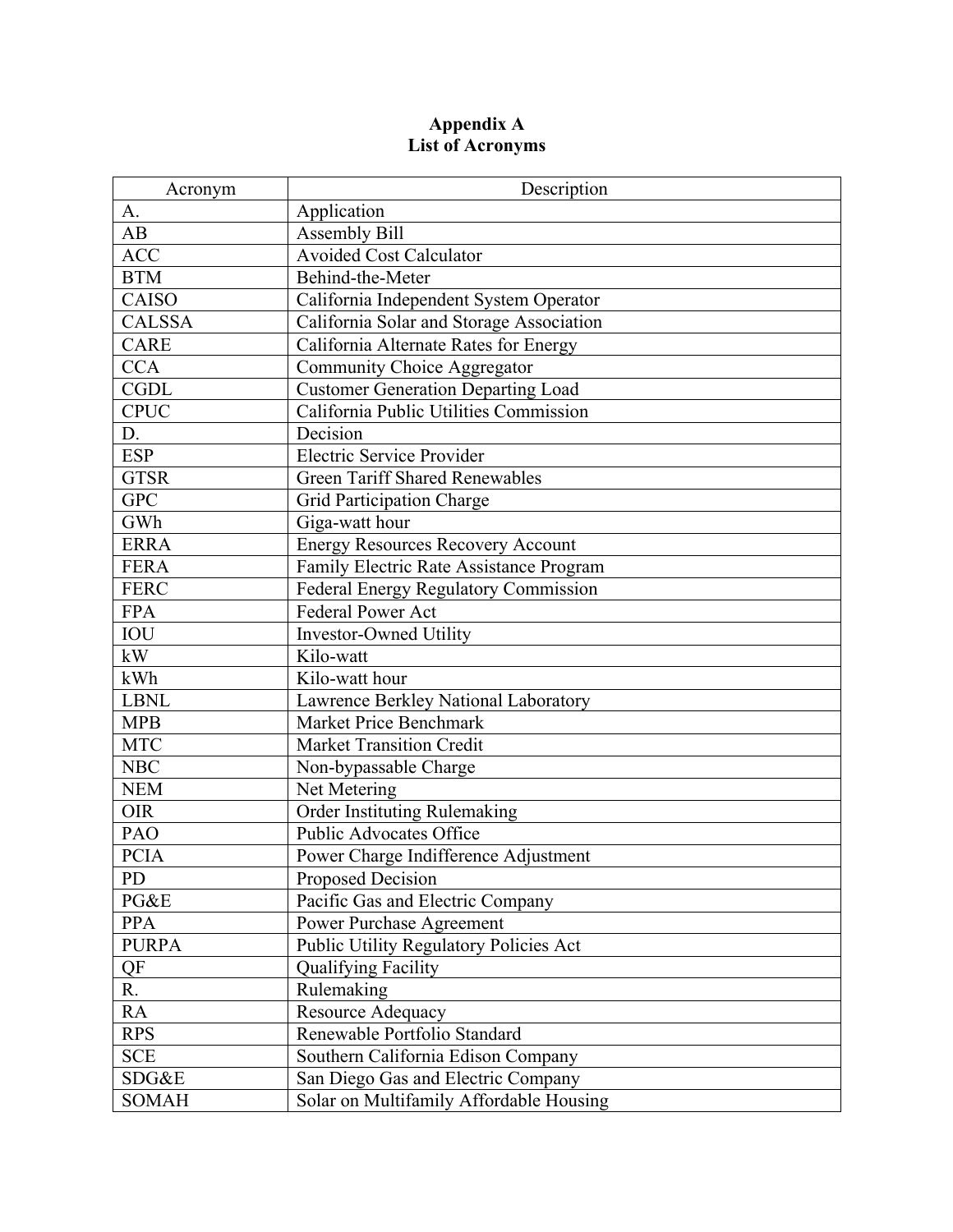| <b>TOU</b>  | Time-of-Use                 |
|-------------|-----------------------------|
| <b>TURN</b> | The Utility Reform Network  |
| <b>UOG</b>  | Utility-owned Generation    |
| <b>VNEM</b> | Virtual Net Energy Metering |
| W           | Watt                        |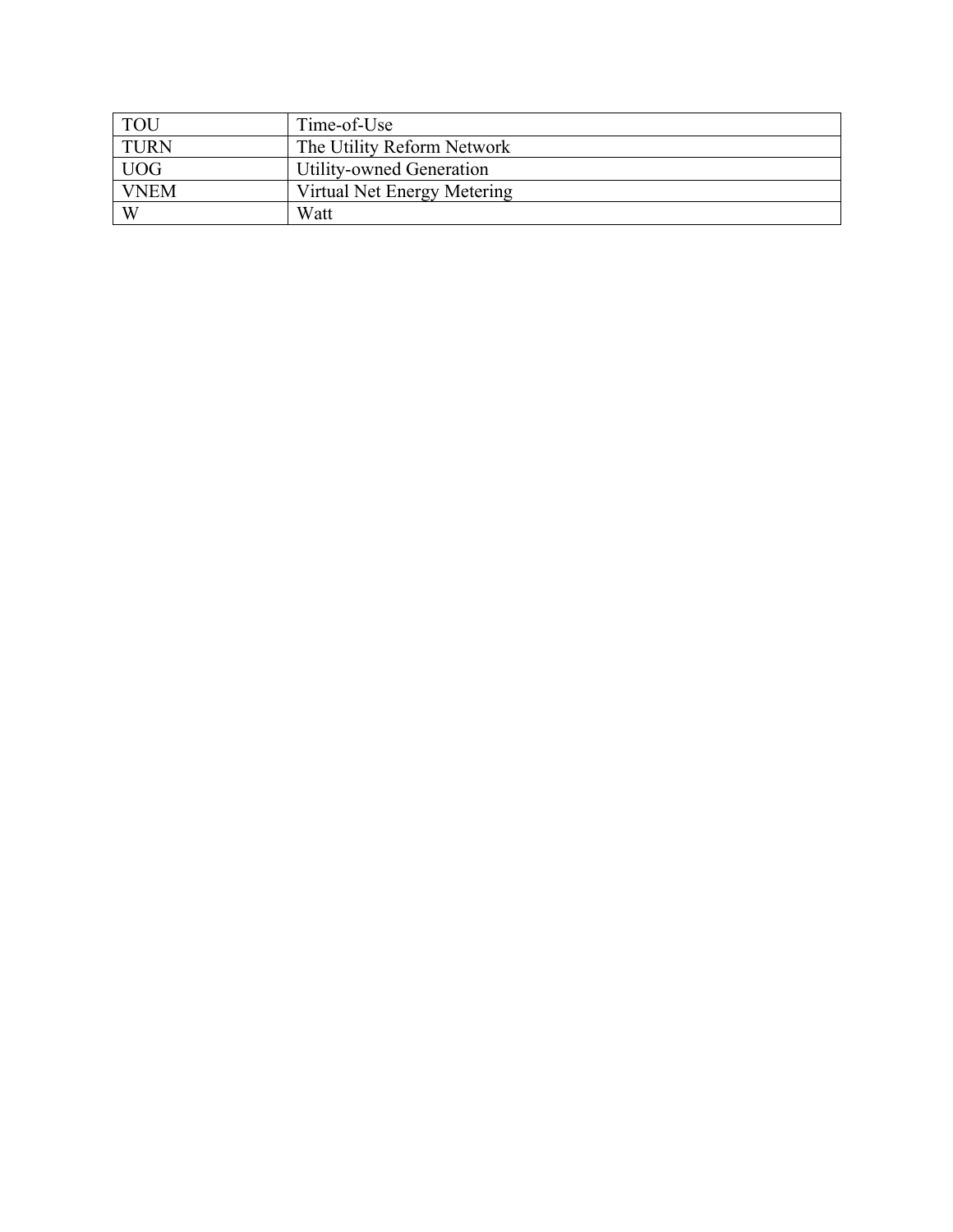## **Appendix B Data Responses From the IOUs**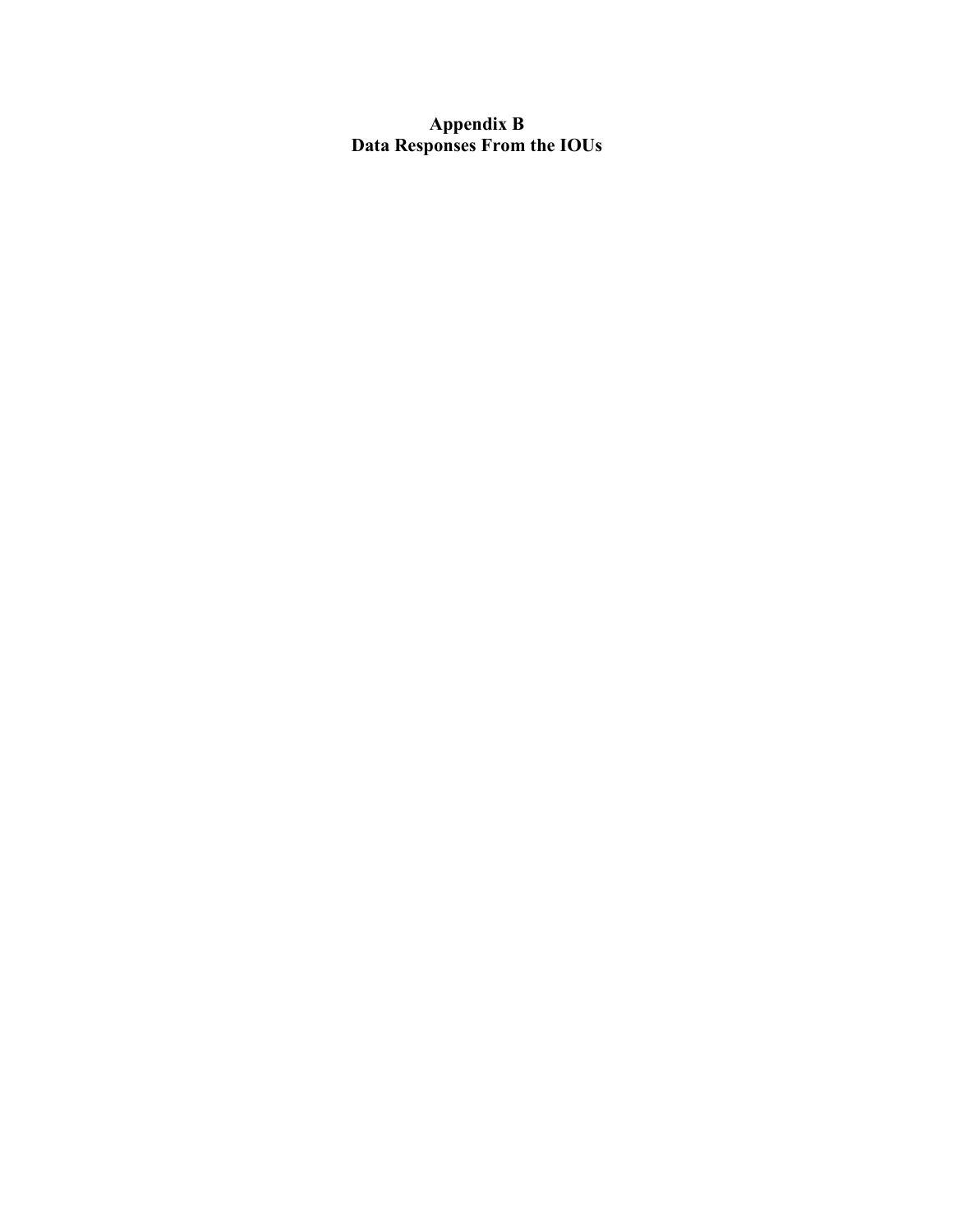## <span id="page-29-2"></span><span id="page-29-1"></span><span id="page-29-0"></span>**PACIFIC GAS AND ELECTRIC COMPANY Net Energy Metering-Successor Tariff OIR Rulemaking 20-08-020 Data Response**

| PG&E Data Request No.:   | CALSSA 014-Q02                                         |                   |                  |  |
|--------------------------|--------------------------------------------------------|-------------------|------------------|--|
| PG&E File Name:          | NetEnergyMetering-SuccessorTariffOIR DR CALSSA 014-Q02 |                   |                  |  |
| Request Date:            | May 25, 2022                                           | Requester DR No.: | 014              |  |
| Date Sent:               | June 9, 2022                                           | Requesting Party: | <b>CALSSA</b>    |  |
| <b>PG&amp;E Witness:</b> | Colin Kerrigan                                         | Requester:        | <b>Tim Lindl</b> |  |

## **QUESTION 02:**

Referring to CALSSA's Data Request to the Joint IOUs 7.01(b), please provide an updated response based on data from the most recent 12 months for which data is available.

## **ANSWER [02:](#page-29-2)**

Please see the table below. As with the May 2021 response, the averages in this table exclude DA/CCA NEM customers. Also please note that due to the way electric bills are recorded in PG&E's database, neither response includes the effect of the California Climate Credit, which is currently -\$78.06 per year (or -\$6.55/month). For additional context, we are providing the average usage that corresponds to the average bills for both responses.

| NEM Type         | May 2021 Response |                        | June 2022 Response |                        |
|------------------|-------------------|------------------------|--------------------|------------------------|
|                  | Average Bill (\$) | Average Usage<br>(kWh) | Average Bill (\$)  | Average Usage<br>(kWh) |
| NEM <sub>1</sub> | \$95              | 428                    | \$113              | 381                    |
| NEM <sub>2</sub> | \$58              | 223                    | \$69               | 165                    |